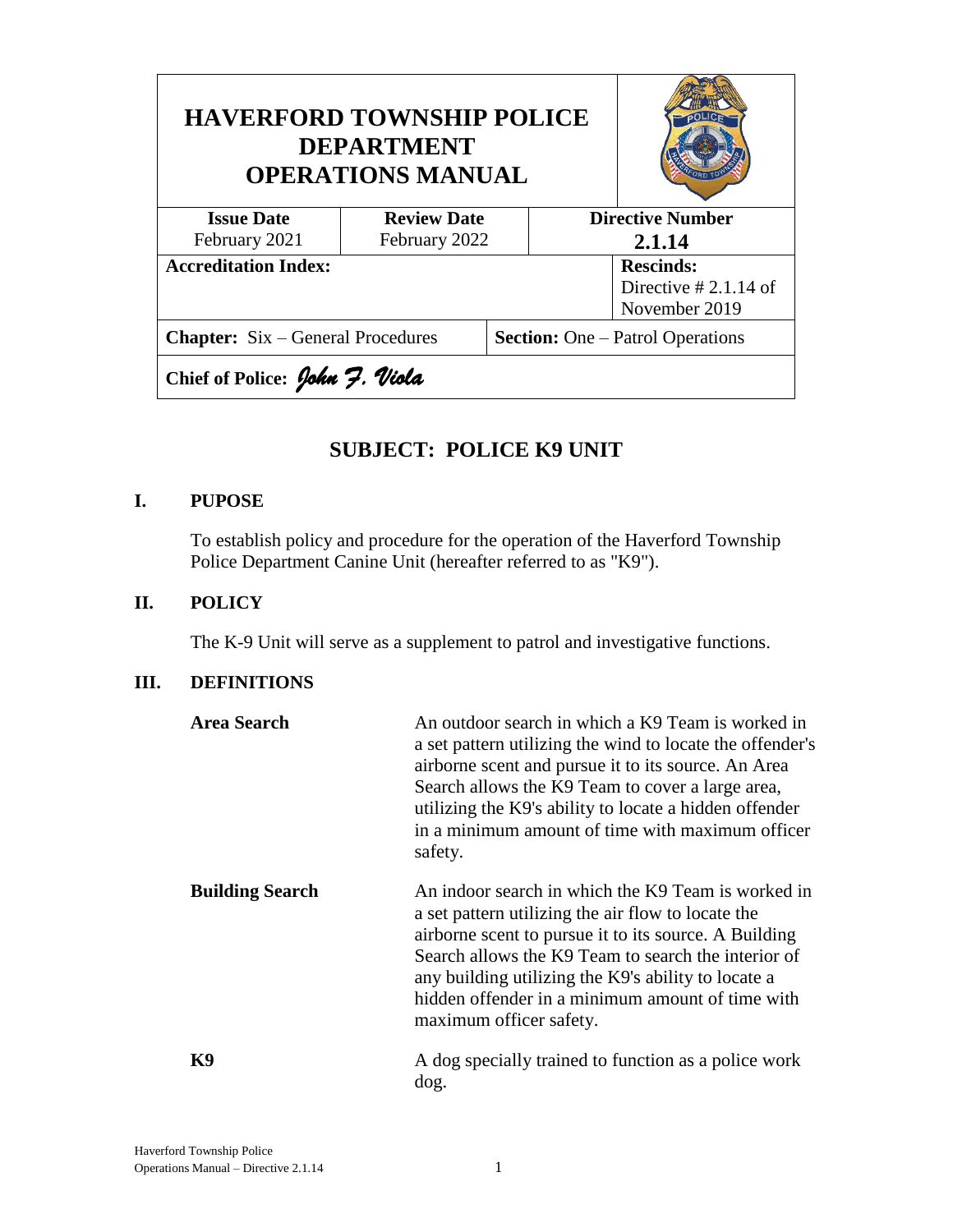| <b>K9 Handler</b>            | A sworn police officer of the Haverford Township<br>Police Department who has been selected, trained<br>and certified to use a police dog as part of his/her<br>official duties.                                                               |
|------------------------------|------------------------------------------------------------------------------------------------------------------------------------------------------------------------------------------------------------------------------------------------|
| K9 Team                      | A team consisting of a K9 Handler and a K9 dog.                                                                                                                                                                                                |
| K9 Team Incident Book        | A book containing K9 calls for service activities.                                                                                                                                                                                             |
| <b>K9 Team Training Book</b> | A book containing documentation of all training and<br>certifications for the K9 and K9 Handler.                                                                                                                                               |
| <b>K9 Unit Supervisor</b>    | A sworn employee of the Haverford Township Police<br>Department who has been designated as the Unit<br>Supervisor by the Chief of Police. Unless otherwise<br>designated, the K9 Unit Supervisor will be a Patrol<br>Division Watch Commander. |

#### **IV. OBJECTIVE, ORGANIZATION, FUNCTION AND USE**

#### A. Objective

- 1. The objective of the Haverford Township K9 Unit is to provide, through the use of properly trained handlers and dogs, a specialized capability to increase effectiveness in the detection and prevention of crime and the apprehension of criminals.
- 2. The greatest value of the Unit lies in the ability of the K9's sense of sight, hearing and smell to aid in the search for drugs, persons, and other items.
- 3. The success of an effective K9 Team lies with the training, use and documentation of activities.
- 4. Therefore, the K9 Team shall document all activities and use procedures that are consistent with approved training and operational methods.

#### B. Organization

- 1. The K9 Unit is organized under the Patrol Division. The K9 Supervisor reports to the Watch Commander. The Unit consists of:
	- a) K9 Unit Supervisor
	- b) K9 Handler(s)
- C. Function
	- 1. The primary function of the K9 Handler is to serve as a patrol officer.
	- 2. Additionally, the K9 Handler provides support to the Patrol and Investigation Divisions.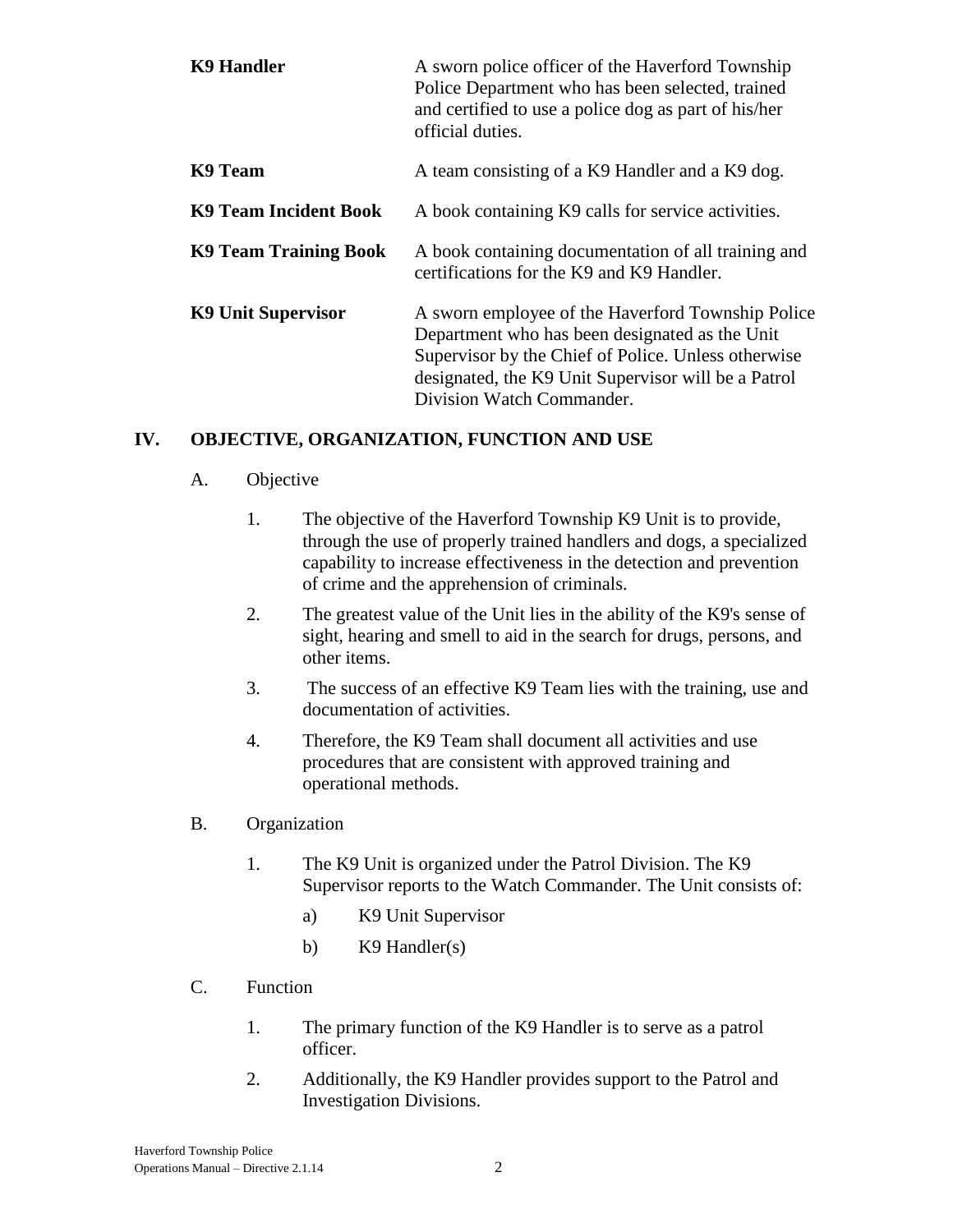- 3. The K9 Team falls under the direct supervision of the supervisor/watch commander in charge at the time the K9 Team is on duty.
- 4. During the tour of duty the handler is responsible for the action of the K9 Team.
- D. Use
	- 1. All K9s are the property of the Haverford Township Police Department and will not be used for purposes other than approved, official, department duties.
	- 2. The K9 Unit, K9 Teams and/or K9 Handler will not be affiliated, as representatives of the Haverford Township Police Department, directly or indirectly, with any organization or society without the prior approval of the Watch Commander and Chief of Police. The organization or society affiliation must be directly related to the official business of the department.
	- 3. No member of the K9 Unit will endorse a product or service or appear in any publication without the prior approval of the Chief of Police.
	- 4. The use of any K9 for the purpose of breeding without the consent of the Chief of Police is prohibited.
	- 5. All records, certifications, and other required documentation is the property of the Haverford Township Police Department and is the responsibility of the K9 Handler to create, maintain and keep updated.
	- 6. Depending on training and certification, K9 Teams may be utilized for the following functions:
		- a) Building Searches
		- b) Area Searches
		- c) Article Searches
		- d) Vehicle Sniffs
		- e) Searches for suspects or missing persons
		- f) K9 Handler protection
		- g) Detection of narcotics
		- h) Detection of certain controlled substances to include cocaine, heroin, marijuana and methamphetamines
		- i) Assist the Special Response Team (SRT) during tactical operations
		- j) Participate in demonstrations, presentations and other community events
	- 7. Crowd Control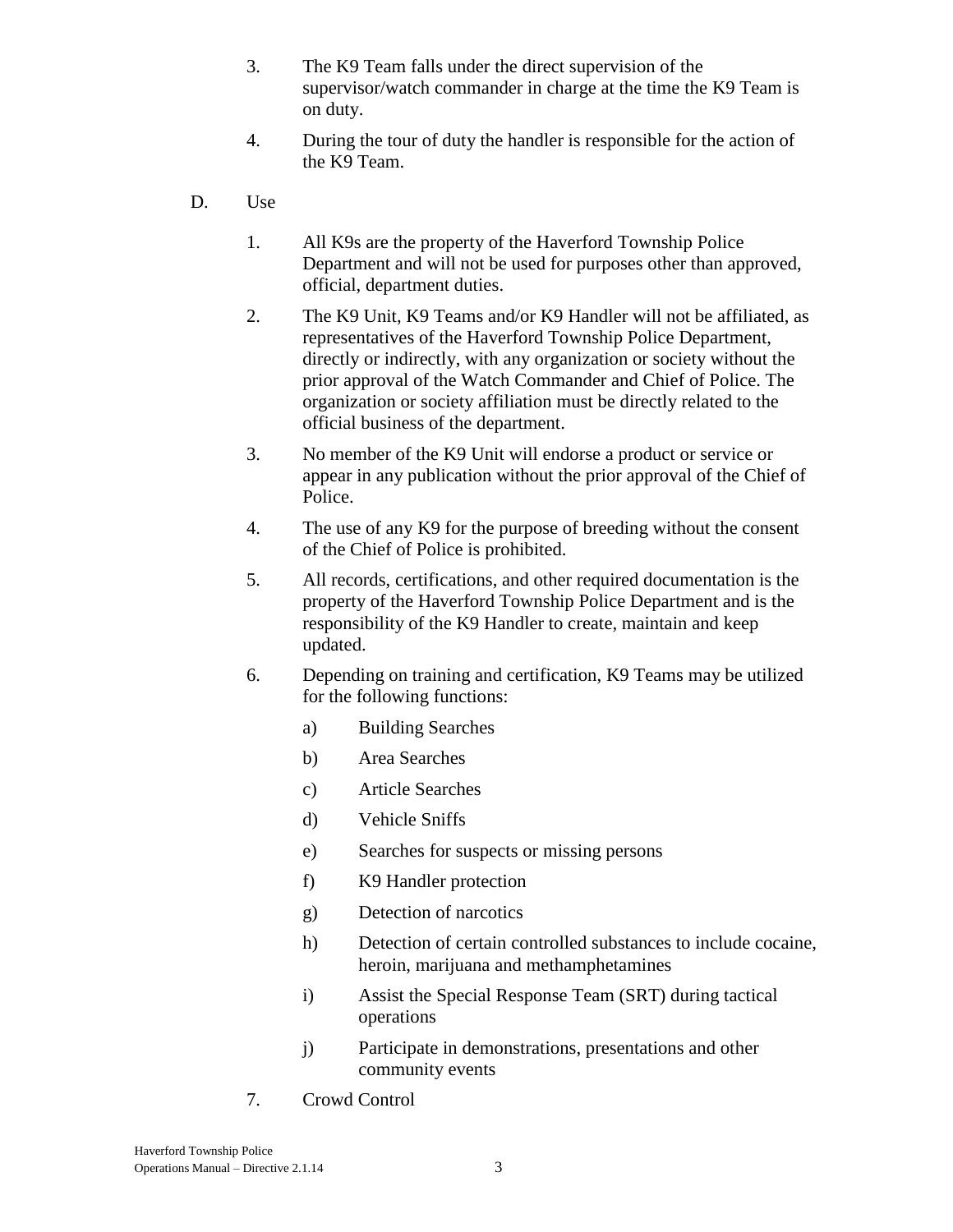- a) K9s may be utilized for crowd control under the following circumstances:
	- (1) A crowd poses a severe threat or extreme danger to police officers or bystanders
	- (2) Orders have been given by a police officer for the crowd to disperse and the crowd (or a significant portion of the crowd) refuses
	- (3) The crowd must have an avenue(s) to disperse in a direction other than toward the location where the K9 Team is assembled/deployed
	- (4) The crowd has been advised that K9 Teams are being deployed
- b) During crowd control operations, the handler will have the K9 on lead and under control.
	- (1) K9 Handlers will utilize a leash at least six (6) feet in length that is attached to the work collar or harness
	- (2) K9 Handlers will ensure the K9 remains at least six (6) feet and a lunging distance from the nearest person.
	- (3) K9 Handlers will be alert for emergency personnel or other persons approaching the K9 from behind.
- c) K9s will be released into or toward a crowd only under extenuating circumstances including, but not limited to:
	- (1) The K9 Handler is able to isolate a specific suspect apart from a crowd,

#### *AND*

- (2) The suspect, if not apprehended, poses a risk that may cause severe bodily harm or injury to the officer(s) or another person
- d) Decisions regarding use of the K9 in these situations are under the authority and responsibility of the K9 Handler, however, the decision to use a K9 Team in a crowd control situation is at the direction of the on-duty Watch Commander.
	- (1) The K9 Handler will:
		- (a) Determine if the potential use of the K9 Team is within the capabilities and protocols of proper K9 use, this General Order and applicable written directives.
		- (b) Advise the on-duty Watch Commander of the capabilities of the K9 Team and the parameters for proper K9 Team use based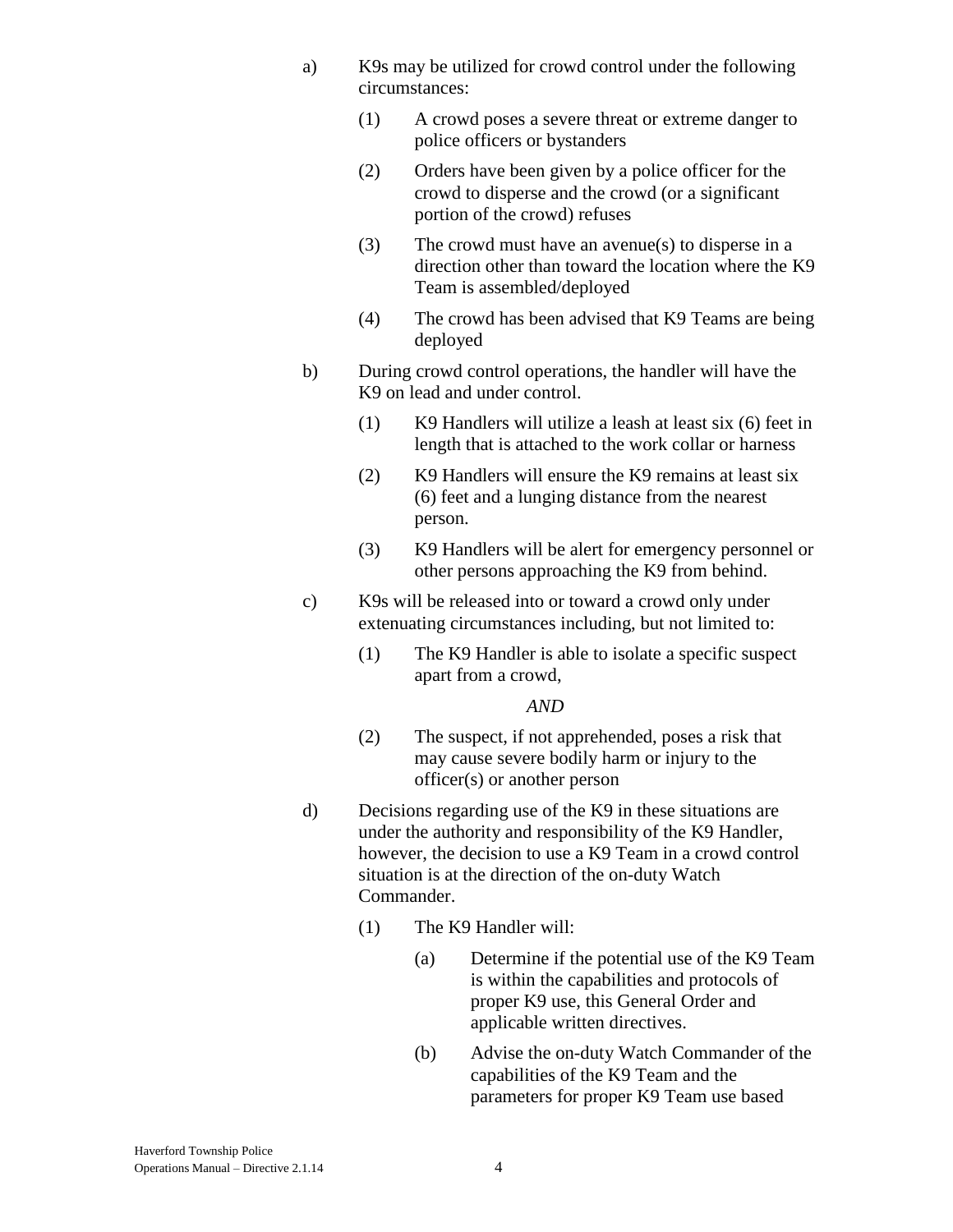upon the situation

- (2) The on-duty Watch Commander will:
	- (a) Approve or deny the use of the K9 team based upon the situation, this General Order and applicable written directives, while considering the training, experience, skills and abilities of the K9 Team
	- (b) If appropriate under the circumstances, explain the reason for the denial to the K9 Handler
	- (c) Be able to justify his/her decision to the Deputy Chief of Police and/or Chief of Police if requested
- 8. Notification
	- a) Requests for the use of a K9 Team may be made by any officer of the department at the scene of an incident when the prevailing circumstances indicate that the use of a K9 may be advisable.
		- (1) Requesting officers will immediately notify the onduty watch commander of the request
	- b) The on-duty supervisor will evaluate the request and determine appropriate response.
		- (1) If a K9 Team is on-duty and use is approved, they will be immediately dispatched to the scene.
		- (2) If a K9 Team is not on-duty and a Team is needed, or a specific capability is needed that departmental K9s do not possess, the on duty supervisor will check with other local law enforcement agencies to determine if a K9 Team is available from another agency in the County.
		- (3) If not, the on-duty supervisor will determine if a department K9 Team should be notified to respond.
	- c) Requests for the K9 Unit by other law enforcement agencies in Delaware County will be forwarded to the on-duty Watch Commander, who will evaluate the request and availability of a K9 Team.
		- (1) If the on-duty Watch Commander is also a K9 Handler, he/she will determine the reason for the request and amount of time that may be needed based on the circumstances.
		- (2) The K9 Handler will then determine if the time needed away from the jurisdictional limits of the Haverford Township Police Department is warranted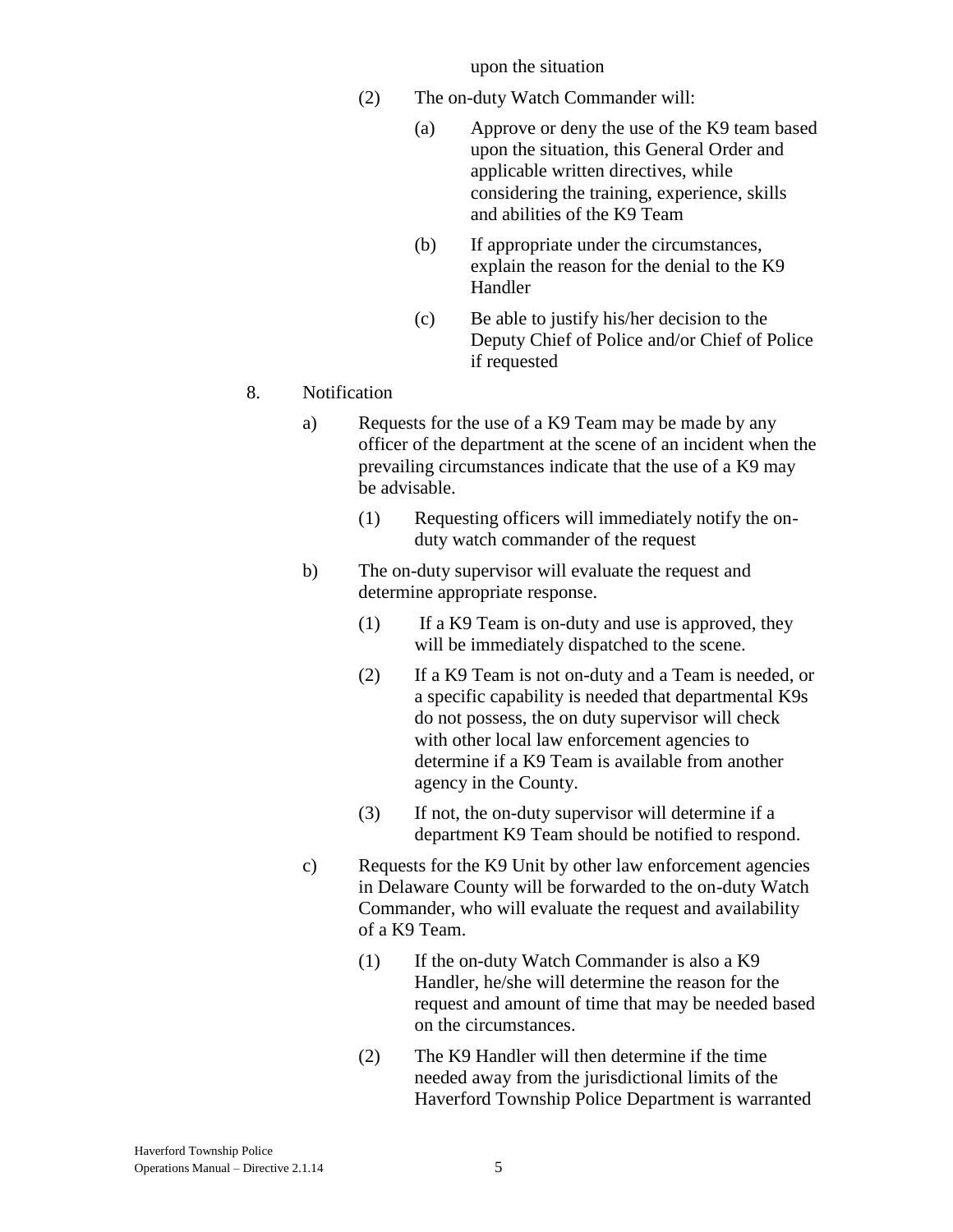based on the request.

- (3) At no time should the K9 Handler neglect his/her responsibility to the Haverford Township Police Department to assist an outside agency unless another supervisor is available or as directed by the Watch Commander or Chief of Police
- d) Requests for the K9 Unit outside of Delaware County must be authorized by the Chief of Police or, in his absence, the Watch Commander, or Deputy Chief of Police.

### **V. QUALIFICATIONS**

- A. Each person applying for assignment as a K9 Handler must:
	- 1. Be a sworn, certified police officer.
	- 2. Have a minimum of (one) 1 year of service with the Haverford Township Police Department.
	- 3. Not have a significant disciplinary record.
	- 4. Reside within twenty (25) miles of the township limits.
	- 5. Have the ability and willingness to house the K9 at his/her residence.
	- 6. Be willing to have installed, at the Township's expense, a kennel at his/her residence.
	- 7. Be willing to exercise and train the K9 and to participate in related K9 activities.

### **VI. SELECTION**

- A. Assignment to the Unit is voluntary.
	- 1. Unit members are assigned to the Patrol Division and have routine, operational duties in addition to their Unit responsibilities.
- B. Vacancies in the Unit will be posted at the discretion of the Chief of Police.
- C. The candidate must participate in a selection process which may include a Unit Review/Interview Board, a home visitation/interview and any other appropriate procedure that may be required.
- D. Selection to the Unit is made by the Chief of Police based on the selection process, with input from the K9 Supervisor and Command Personnel.
	- 1. Other factors to be considered include the candidate's law enforcement experience, ability to take direction and work in a team atmosphere, judgment, Internal Affairs record, work history, sick time and reliability, as well as other factors that may be pertinent to the assignment.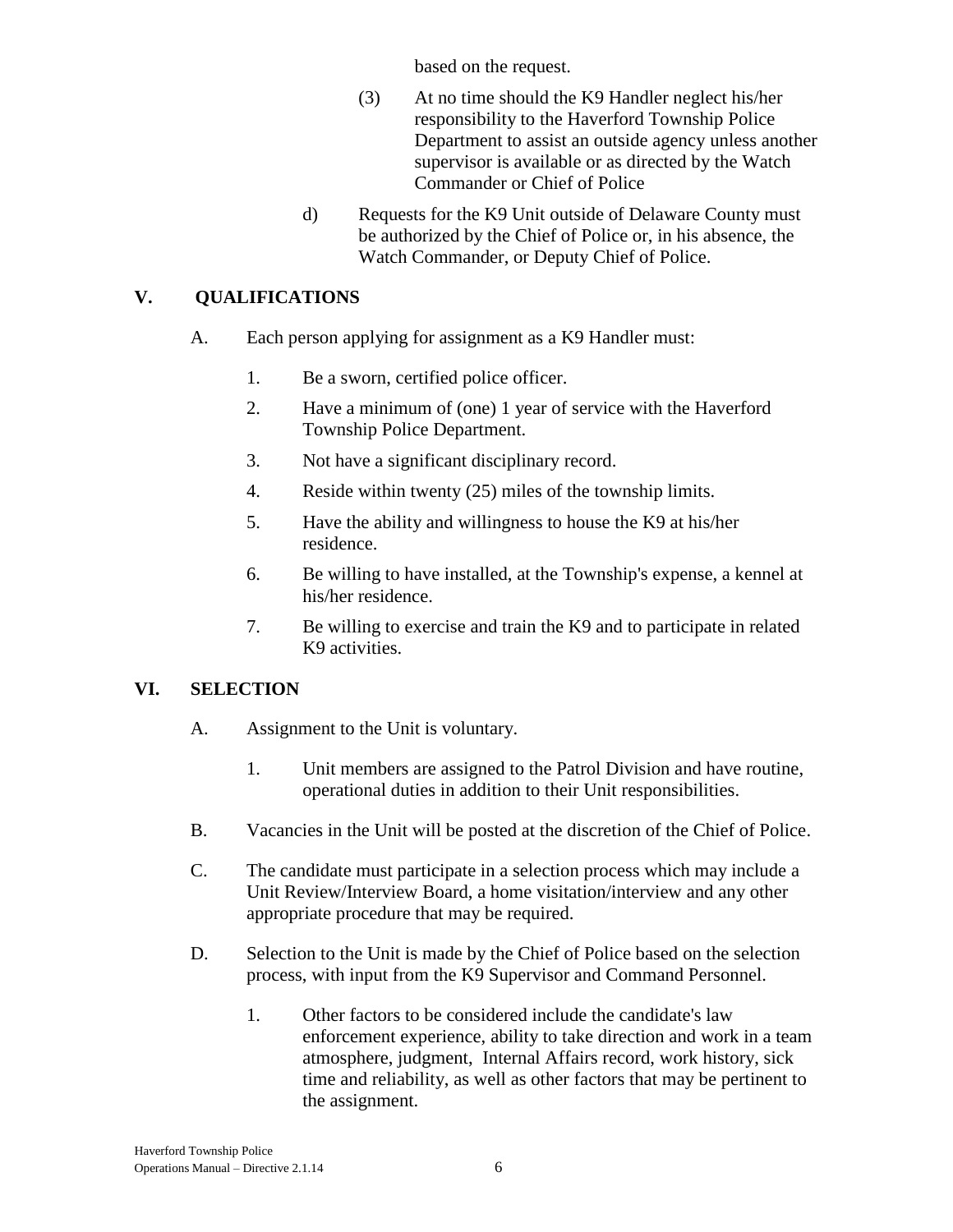- E. Appointment to the Unit is contingent upon maintaining necessary skills and abilities, as may be required of Unit members, and satisfactory performance of the assigned duties.
	- 1. A member may be removed from the Unit by the Chief of Police at any time, at the recommendation of the Deputy Chief of Police, K9 Unit Supervisor or the Watch Commander.
	- 2. Team assignment of K9 is at the discretion of the Chief of Police / Deputy Chief.

### **VII. CERTIFICATION**

- A. Handler
	- 1. Upon selection to be a K9 Handler, and prior to being utilized for K9 duty, the candidate must successfully complete the basic handler's certification course through a credible agency.
	- 2. The candidate may attend Unit training under the supervision of the K9 Supervisor.
	- 3. This certification must be kept updated and maintained as long as the candidate is assigned to the K9 Unit.
- B. K9
	- 1. All K9's will be purchased or obtained through a credible organization, upon recommendation of the K9 Unit Supervisor with approval of the Chief of Police.
	- 2. The K9 must successfully complete the K9 certification course through a credible agency prior to being utilized for K9 duty.
	- 3. This certification must be kept updated and maintained as long as the K9 is assigned to the K9 Unit.
- C. Apprehension
	- 1. A K9 Team may be trained and certified by a creditable organization or department in apprehension and handler protection.
		- a) Only after the K9 and K9 Handler are properly trained and certified will the K9 Team be allowed to apprehend a suspect through the use of the K9.

### **VIII. EQUIPMENT**

- A. The K9 Team will be assigned equipment to carry out their duties.
	- 1. Purchase of equipment is the responsibility of the department, however the care and maintenance of the K9 and equipment is the responsibility of the handler.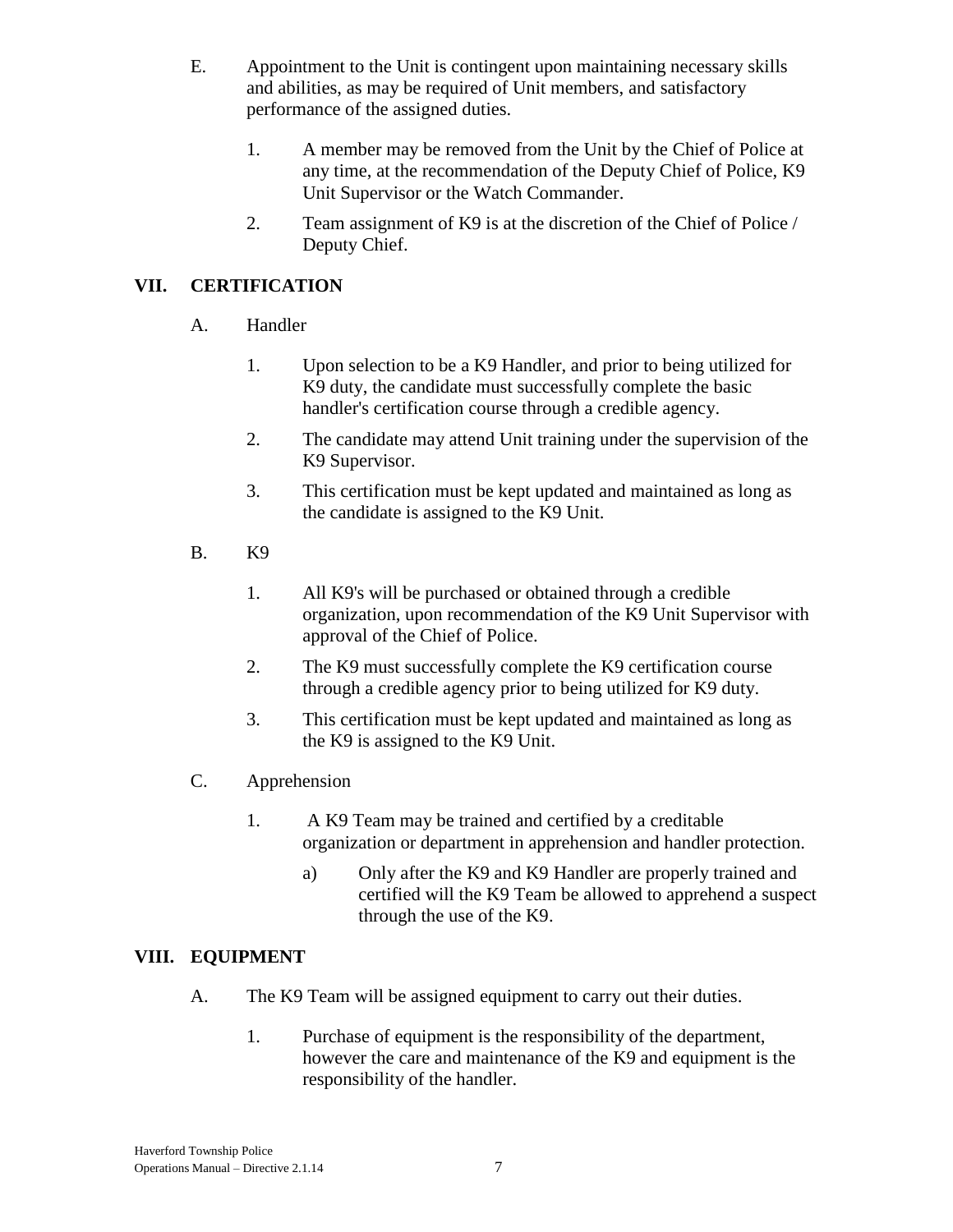- 2. The following equipment, at a minimum, will be issued:
	- a) Marked patrol vehicle specially outfitted and marked for K9 service.
	- b) Class "B" uniforms consisting of navy blue BDU shirt and pants. The shirt will have an embroidered name tab and the departmental shoulder and POLICE OFFICER patches.
	- c) Training aids, as approved by the K9 Unit Supervisor
	- d) Leads, basic and tracking
	- e) Harnesses
	- f) Collars; leather and pinch
	- g) Sterile box
	- h) Water bowls
	- i) K9 Vest
	- j) Waste Disposal Kit
	- k) Kennel, with canopy (optional)
	- l) K9 Shelter
	- m) Heating Pad (optional)
	- n) Other equipment as needed and approved
- B. K9 Handler Uniforms
	- 1. K9 Handlers will report for patrol duty in the K9 Handler uniform, unless directed otherwise by the Watch Commander or Chief of Police, Deputy Chief of Police.
	- 2. K9 Handlers will make every effort to maintain a neat and clean uniform throughout their tour of duty.
	- 3. The handler's uniform shall reflect the professional image of the Haverford Township Police Department at all times and specifically when the K9 Handler appears in court or at public presentations.
- C. K9 Vehicles
	- 1. K9 vehicles are authorized as "take home" vehicles and will be used only for authorized, departmental business.
	- 2. K9 vehicles will be kept clean and orderly.
	- 3. K9 vehicles will be inspected and are held to the same standards as the other patrol vehicles.
		- a) A complete inventory/inspection will be conducted at the beginning of the officer's tour of duty.
		- b) Vehicle Inspection form will be used to document this inspection.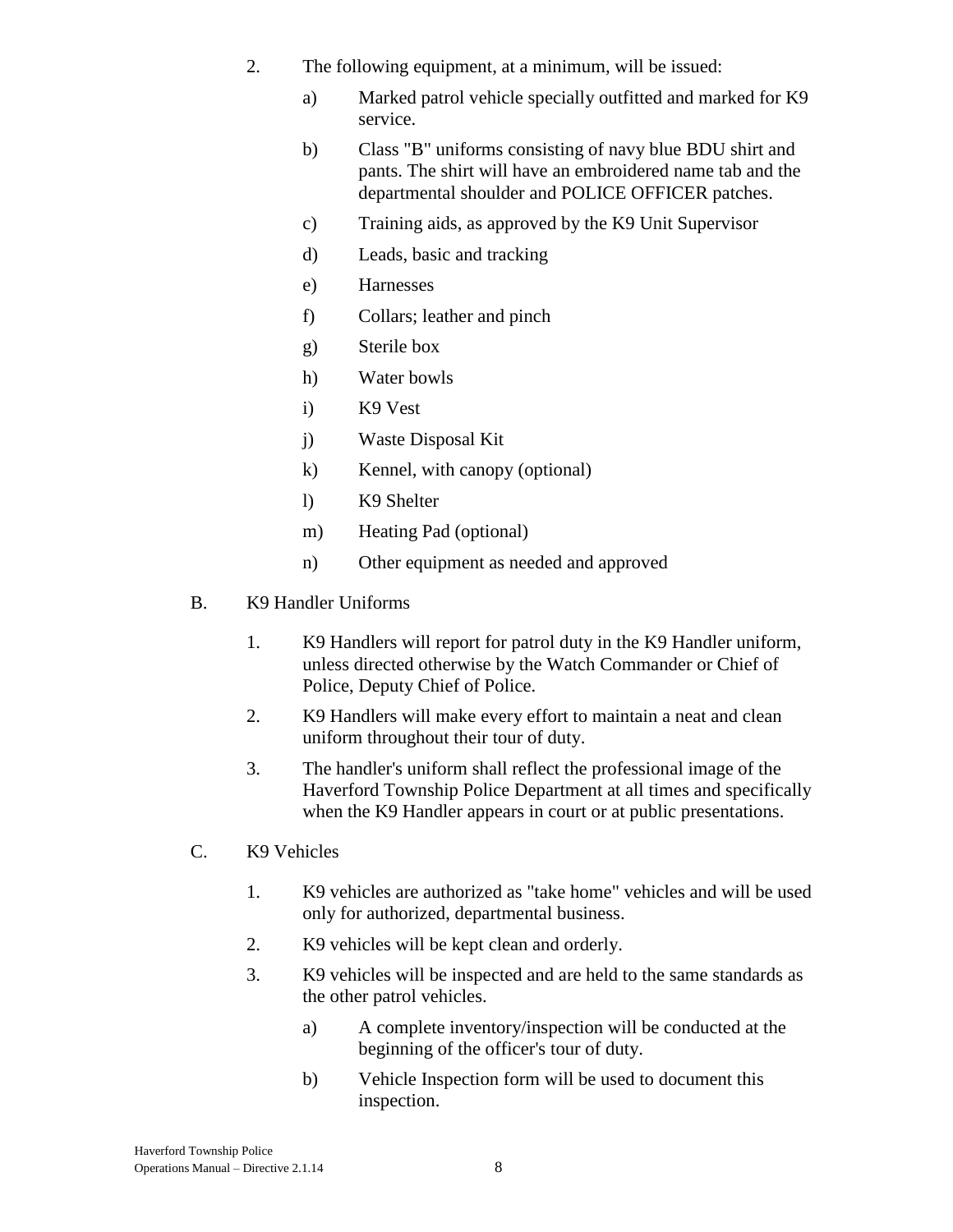- 4. It is important for the K9 to maintain an appropriate temperature; therefore it is permissible for the K9 vehicle to remain running when the K9 Handler is not occupying the vehicle.
- 5. The K9 Handler is responsible to ensure the safety and security of the vehicle, the K9 and all equipment at all times.
- 6. If the K9 is not in the vehicle or if the weather permits, the K9 vehicle is to be turned off.
- 7. The K9 Handler is responsible to maintain the vehicle service schedules by coordinating with the Township Mechanics.
- D. Purchase of K9
	- 1. The purchase of a K9 will be from a certified vendor.
	- 2. Upon receipt of a new K9, the K9 will be examined by the department veterinarian.
	- 3. The K9 Unit Supervisor will prepare a memorandum describing all pertinent aspects of the K9.
		- a) The memorandum will contain how it was acquired including:
			- (1) Purchased
			- (2) Date of Birth
			- (3) Breed
			- (4) Gender
			- (5) Origin (i.e. kennel, training center or facility obtained from, etc.)
			- (6) Known medical or other issues
			- (7) Vaccination records
			- (8) Name, address and phone number of current and previous veterinarians
			- (9) Training and/or certifications
			- (10) Type of training (i.e. drug, apprehension, nitrates, etc.)
			- (11) If "micro chipped", the micro chip number and name of registry
			- (12) The name and address of the assigned K9 Handler
		- b) The original invoice, certificate of birth, passport, department veterinarian examination record and other acquisition documents will be attached.
		- c) Copies of all training documents, certifications and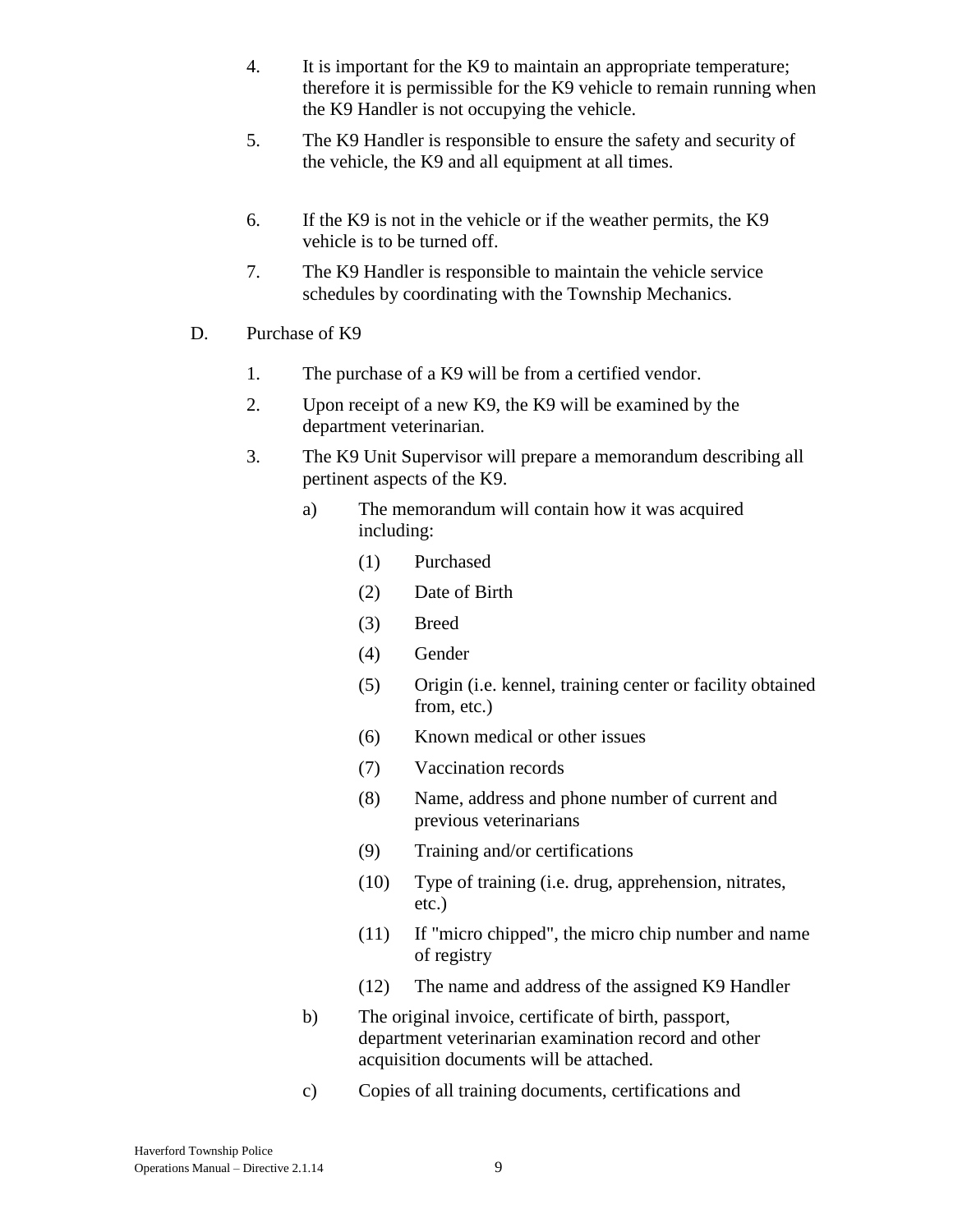purchase/donation forms and contracts will be attached.

- d) The memorandum and supporting documents will be forwarded to the Chief of Police through the chain of command.
- 4. The Chief of Police will work with the Haverford Township Administrative Services to add the K9 to the Township's insurance.

# **IX. TRAINING**

- A. General
	- 1. K9 Teams will train on a regular basis in order to maintain skills, develop additional abilities, and maintain proficiency on all team equipment.
	- 2. The K9 Training Officer will prepare a schedule of training that ensures all K9 Teams maintain appropriate skills and necessary certifications.
	- 3. Unit members are required to attend all of the Unit's training unless excused by the K9 Unit Supervisor.
- B. Obedience
	- 1. Obedience is a critical skill for any successful K9 Team.
	- 2. The K9 handler will train on obedience daily unless a different schedule has been approved by the K9 Unit Supervisor.
- C. On-Duty
	- 1. On-duty training may be permitted with the approval of the on-duty supervisor.
	- 2. Deviations to scheduled or on-duty training due to calls for service or other operational needs will be at the discretion of the on-duty supervisor.
	- 3. Subsequent to approval, notification of on-duty training will be made to DELCOM by the shift supervisor.
- D. Off-Duty
	- 1. Off-duty training is permitted to ensure the K9 Team maintains a high level of readiness and performance.
	- 2. Off-duty training will be approved by the K9 Unit Supervisor.
	- 3. When training off-duty the K9 Team may use previously approved locations and issued departmental equipment.
	- 4. At no time should a training exercise interfere with the patrol operations of the department.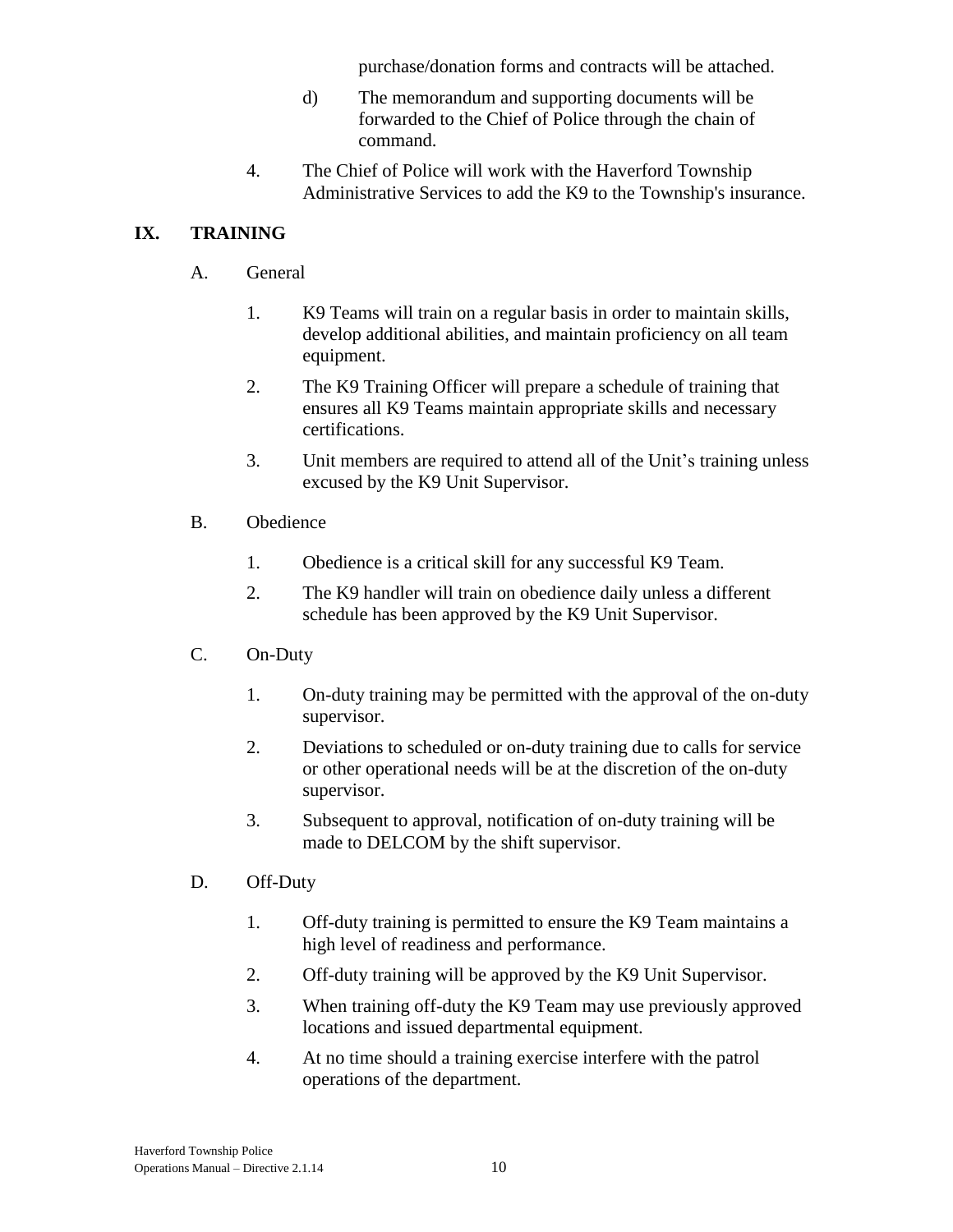- E. Training Aids
	- 1. Training aids must be approved before training with these aids can begin.
	- 2. The department is responsible for the cost of the training aids; however the K9 Handler is responsible for the proper use, upkeep and security of the aids.
	- 3. The K9 Unit Supervisor may authorize K9 Handlers to keep various aids in their possession.
	- 4. The K9 Handler must document and inventory the aids used on training records.
	- 5. In the event that a training aid is lost / stolen, the handler will report the incident to the K9 Unit Supervisor without delay and provide documentation as directed.
- F. Narcotic Training Aid Storage and Accountability
	- 1. The K9 Narcotic Training Aid Drug Safe, hereafter called the K9 Drug Safe, will be kept in the K9 controlled access Drug Safe Repository.
	- 2. A K9 Drug Safe Log Book will be maintained and remain in the Drug Safe Repository to show a record of all activity with the K9 Drug Safe.
	- 3. The K9 Drug Safe will be signed out and in on the K9 Drug Safe Log Book by authorized K9 officers only.
	- 4. All Narcotics Training Aids kept in the K9 Drug Safe shall be inventoried & weighed on a monthly basis by the assigned K9 Officer and the K9 supervisor.
		- a) A written record of the inventory and its results shall be maintained by this department.
		- b) Weight variations of more than  $+$  plus or  $-$  minus one (1) gram during the inventory shall require immediate notification of the Chief of Police or his designee.
		- c) The Supervisor of the Detective Division shall, in the course of his regular evidence control duties, also review the K9 Drug Safe Inventory reports and procedures on a yearly basis.
		- d) In the event that a training aid becomes damaged, lost, or destroyed the K9 Unit supervisor shall be notified and a detailed incident report, along with photographs of the damage, shall be completed.
- G. Locations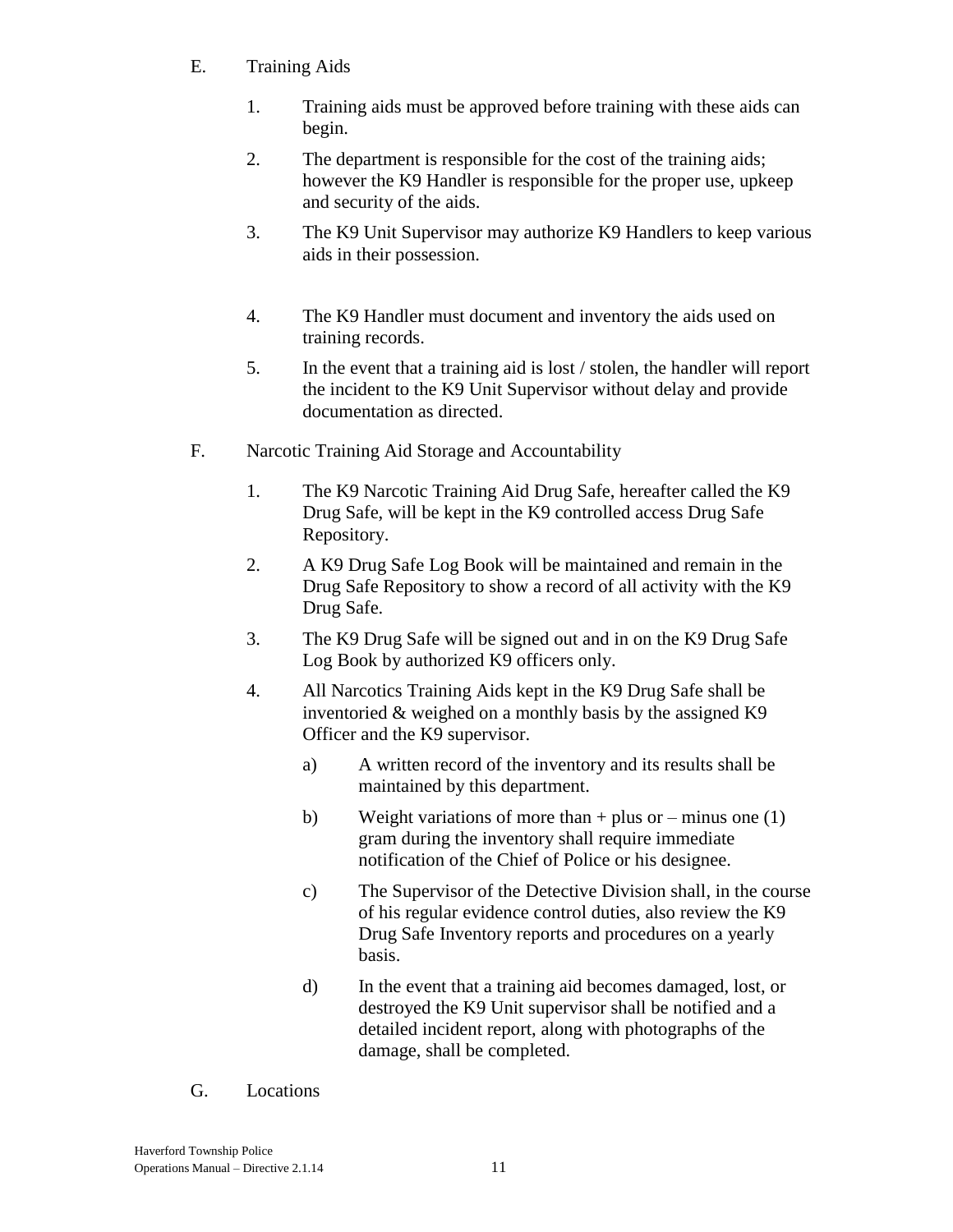- 1. Use of training locations must be pre-approved by the owner or manager of the property.
- 2. The on-duty Watch Commander, will pre-approve township property used for training.
- 3. Training exercises will not interfere with the activity of the owner/manager or people using the property.
- 4. Notification of training to the surrounding residents shall be made prior to training commencing.
- 5. The issued "Police Dog Training" signs shall be posted in a manner to visible pedestrian traffic.
- 6. All locations are to be inspected by the handler before any training is performed to ensure the area is safe for the canine and anyone else involved.
- 7. It will also be inspected after training concludes to ensure the property is returned to pre-training condition.
- H. Documentation
	- 1. All training will be documented according to best practices and certification protocols.
	- 2. K9 Handlers will maintain a K9 Team Training Book and each training activity will be recorded.
	- 3. All records will be accurate, complete and will be updated regularly.
	- 4. The K9 Handler will maintain an overall training log and a log for each specific area of training.
	- 5. A monthly calendar will also be kept updated and available for court proceedings.
	- 6. Training records will be maintained on a year-to-year basis.
	- 7. After the beginning of each calendar year, the previous training logs/records will be reviewed by the K9 Unit Supervisor and forwarded to the Special Operations Unit to be stored in departmental records; a new training book will then be started.

# **X. OPERATIONS**

- A. General Guidelines
	- 1. Supervision
		- a) The K9 Team is under the direct supervision of the K9 Unit Supervisor for administrative and training functions.
		- b) The K9 Handler is under the direct supervision of the Patrol Division supervisor/commander which he/she is assigned to for routine operational issues (i.e. as a Patrol Team member).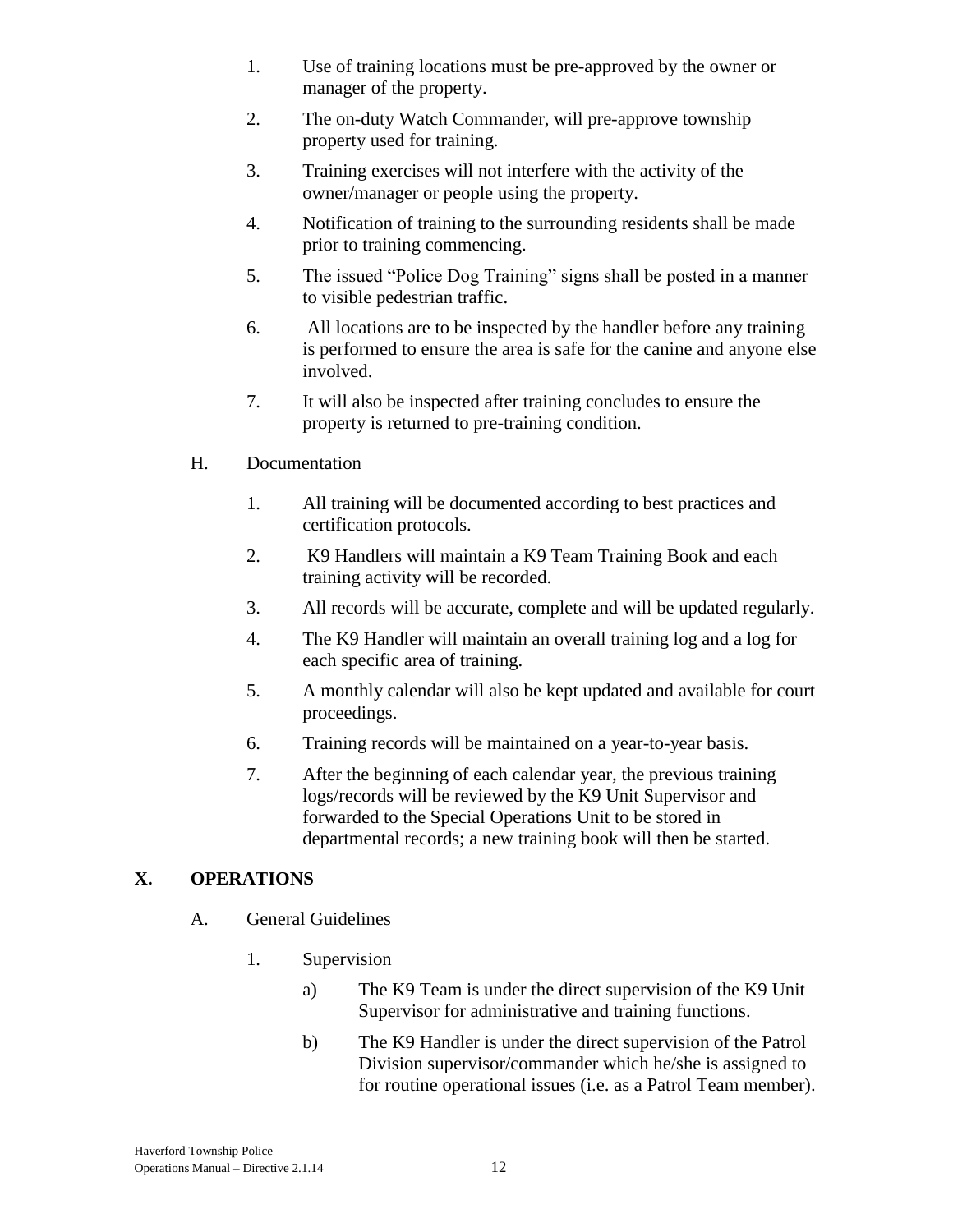- c) During K9 operations, the K9 Team will be under the direct supervision of the on-duty Watch Commander.
- 2. No persons, other than the K9 Handler, will use, control or attempt to control the K9.
	- a) In extenuating circumstances (i.e. injury to assigned K9 Handler), the K9 Unit Supervisor may approve another person to temporarily handle the K9
- 3. Employees shall refrain from horseplay around the K9 Handler while in the presence of the K9.
- 4. Employees shall not tease, pet, remove from vehicle, or feed the K9 without the consent of the K9 handler.
- 5. During patrol, the K9 will be secured inside of the patrol vehicle kennel.
- 6. Before beginning a track, the K9 Handler, or supervisor/Watch Commander on-duty, will designate an additional officer to accompany the K9 Handler for purposes of safety.
	- a) The safety officer will assume the responsibility of a cover officer and will stay with the handler at all times, adhere to the handlers instructions, and assist with the apprehension.
	- b) At no time should anyone other than the designated law enforcement officer(s) accompany the K9 Team for the purpose of a track/trail or search.
	- c) During a training exercise the handler may use an approved volunteer, who is not affiliated with the police department, to lay a trail or assist with a K9 exercise consistent with appropriate training methods.
- 7. If a suspect is identified and apprehended, the assisting officer/Safety Officer will make the apprehension, with assistance from the K9 Handler as appropriate.
- 8. Should the handler become incapacitated during an operation, the Watch Commander will designate an officer to secure the K9 until an additional K9 Handler can respond and take custody of the K9.
	- a) In an event that a second handler is unavailable the Watch Commander, in consultation with the K9 Unit Supervisor, will determine who is to take possession of the K9
- 9. The K9 may be deployed on calls for service and used as a back-up officer under the following circumstances:
	- a) No other back up is available.
	- b) During calls where a back up unit is usually warranted (i.e. domestics, suspicious person type calls, etc.).
- B. Contact/Damage/Injury/Apprehension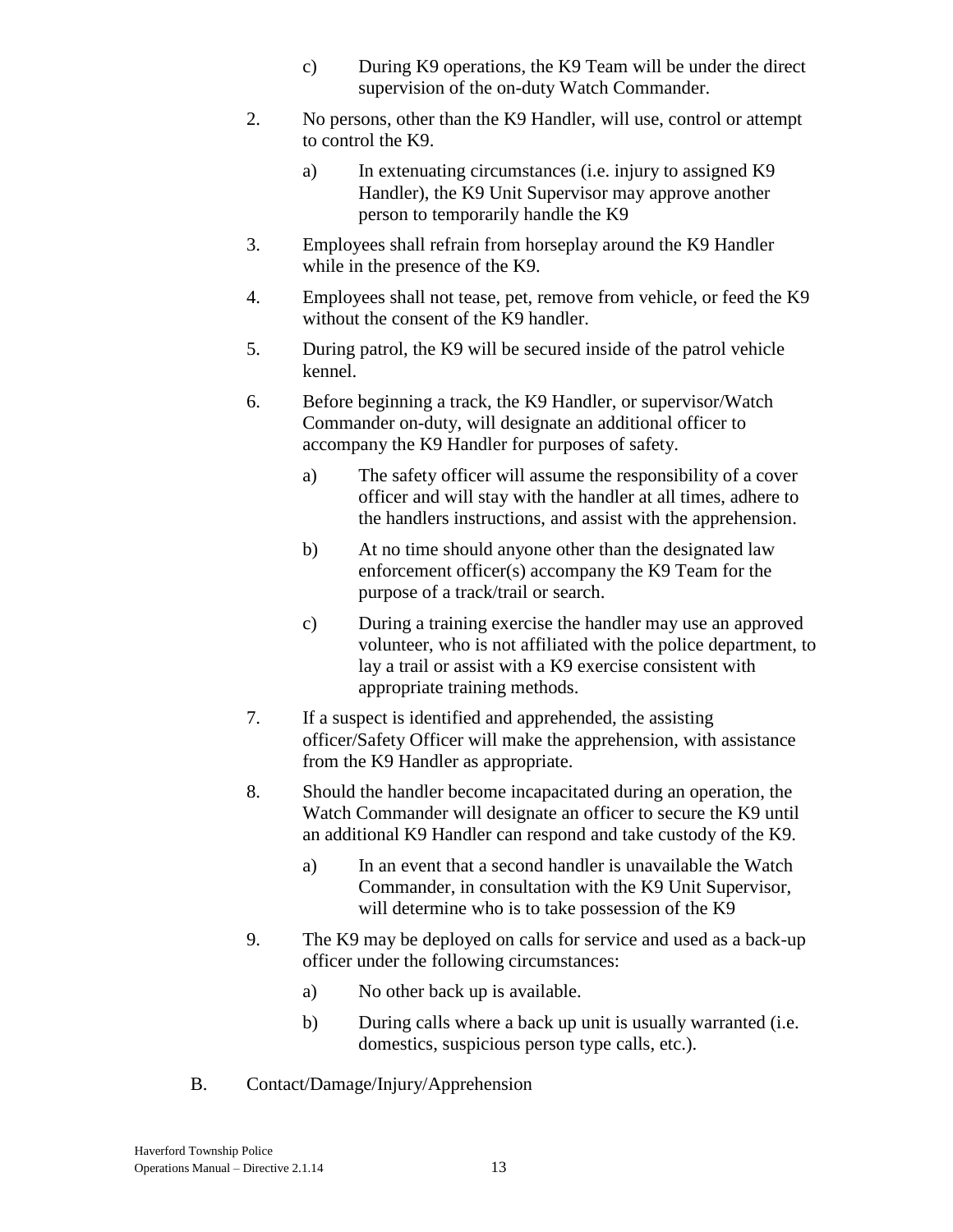- 1. Any situation, other than incidental contact, where a K9 makes contact with a suspect is considered a Use of Force and the Department Use of Force Directive will be followed.
- 2. In the event that damage or injury is caused by any K9 activity, the K9 Handler will report the incident immediately to the on-duty Watch Commander and on-duty Supervisor
- 3. In any situation where property is damaged or someone is injured, the damage/injury will be photographed.
	- a) The K9 Handler will document the incident and events surrounding the damage/injury per current guidelines and witnesses, if any, will be interviewed.
- 4. If an officer, suspect, or citizen is injured due to any K9 activity, whether provoked or unprovoked, during training or operations, the K9 Handler will immediately secure the K9, check the extent and nature of the injuries and contact EMS.
- 5. In the event a suspect is apprehended by the canine and injury occurs, or if the K9 bites a person whether provoked or unprovoked, accidental or intentional:
	- a) The K9 Handler will:
		- (1) Once the K9 Handler believes the scene is safe, secure the K9.
		- (2) Check the status of the suspect and provide appropriate medical care (i.e. request EMS) if necessary.
		- (3) Notify the on-duty Watch Commander of the circumstances of the apprehension.
		- (4) Make the K9 vaccination records available as needed.
		- (5) Attend to the medical needs of the K9, if any.
		- (6) Follow the Department Use of Force Directive.
	- b) The On- Duty Watch Commander will:
		- (1) Notify the K9 Unit Supervisor who will, if available, conduct the investigation in accordance with the Use of Force Directive.
		- (2) If the K9 Unit Supervisor is not available, the onduty Watch Commander or street supervisor will conduct the investigation.
	- c) The K9 Supervisor or the on duty-Watch Commander or supervisor conducting the investigation will:
		- (1) Respond to the scene, if appropriate, and conduct/document the investigation pursuant to the provisions of the Use of Force Directive.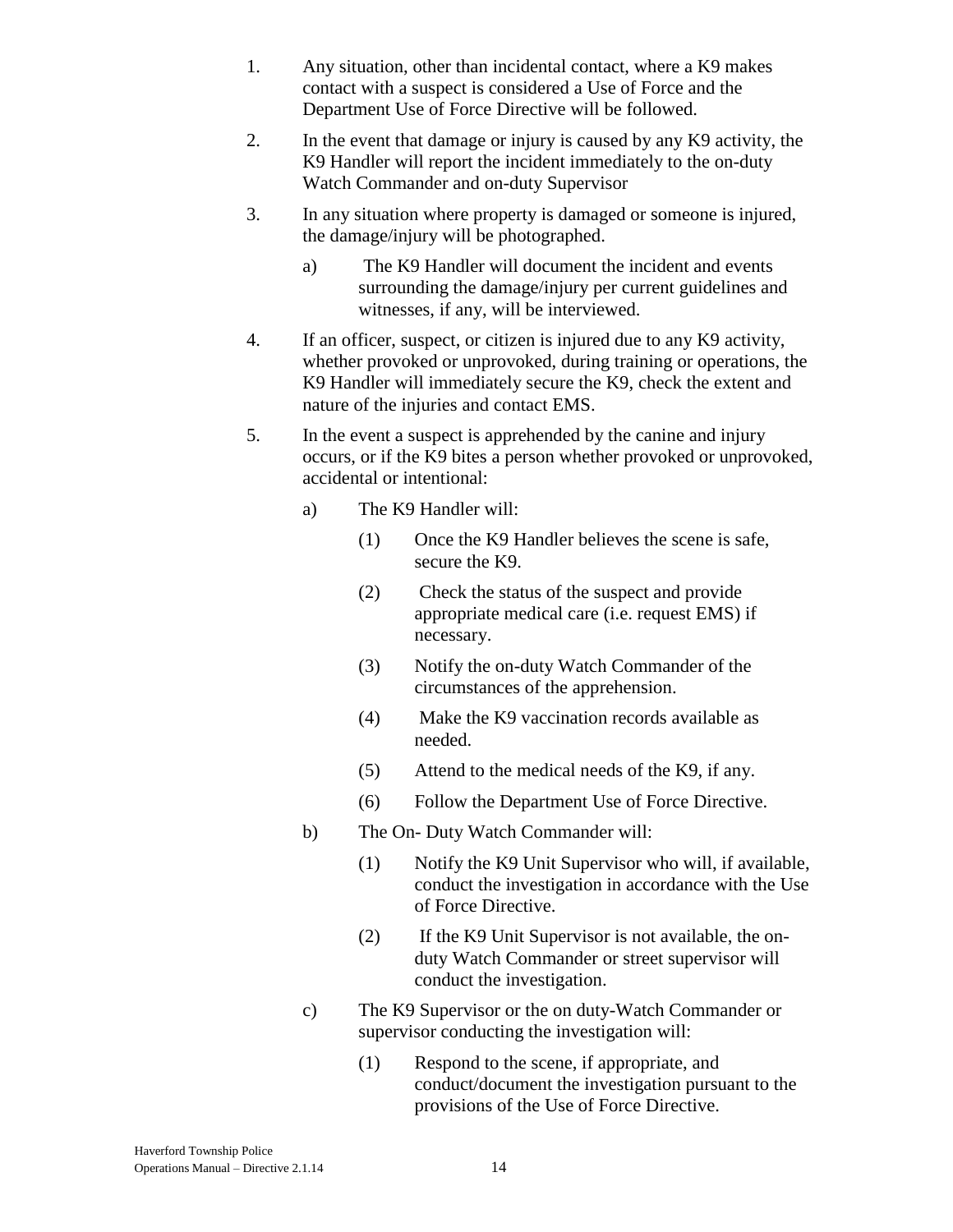- (2) In addition, respond to the medical treatment facility, if necessary to document the treatment to the suspect, any preexisting injuries and to photograph the injuries.
- (3) Make notifications as required.
- d) If the K9 Supervisor is not the supervisor conducting the investigation, he/she will complete a review of the circumstances and Use of Force investigation and document the review and any findings in a memorandum.
	- (1) The memorandum will be included with the original Use of Force Documentation Package.
- C. Activation/Requests for Service
	- 1. K9 Teams are responsible to be readily available at all times, unless approved by an appropriate supervisor.
		- a) The K9 Team must respond when requested in a reasonable amount of time, with the appropriate equipment needed.
		- b) Other than approved reasons, refusal of the K9 Handler to respond, or responding in a manner unfit for duty, may be cause for removal from the K9 Unit and for disciplinary action in accordance with the Haverford Township Police Department policies.
	- 2. K9 Handlers directed to respond to a K9 Call for Service when offduty will be compensated per police contract.
		- a) All call out time is to be entered into the Sergeants Daily Log.
	- 3. When the services of the K9 Team are to be utilized, every effort should be made to avoid contamination of the area with human scent.
		- a) Whenever possible, a perimeter should be established around the area to be searched.
	- 4. When notified to respond, the K9 Team will be advised of the nature and location of the incident as well as the identity of the officer in charge of the scene.
	- 5. Upon the arrival of the K9 Team, the K9 Handler will report to the designated supervisor for the scene.
		- a) The supervisor/watch commander and K9 Handler will decide whether the circumstances warrant the use of the K9.
		- b) However, when safety or animal restrictions become an issue, the K9 Handler will make the final decision regarding utilization
		- c) The Supervisor/Watch Commander and the K9 Handler will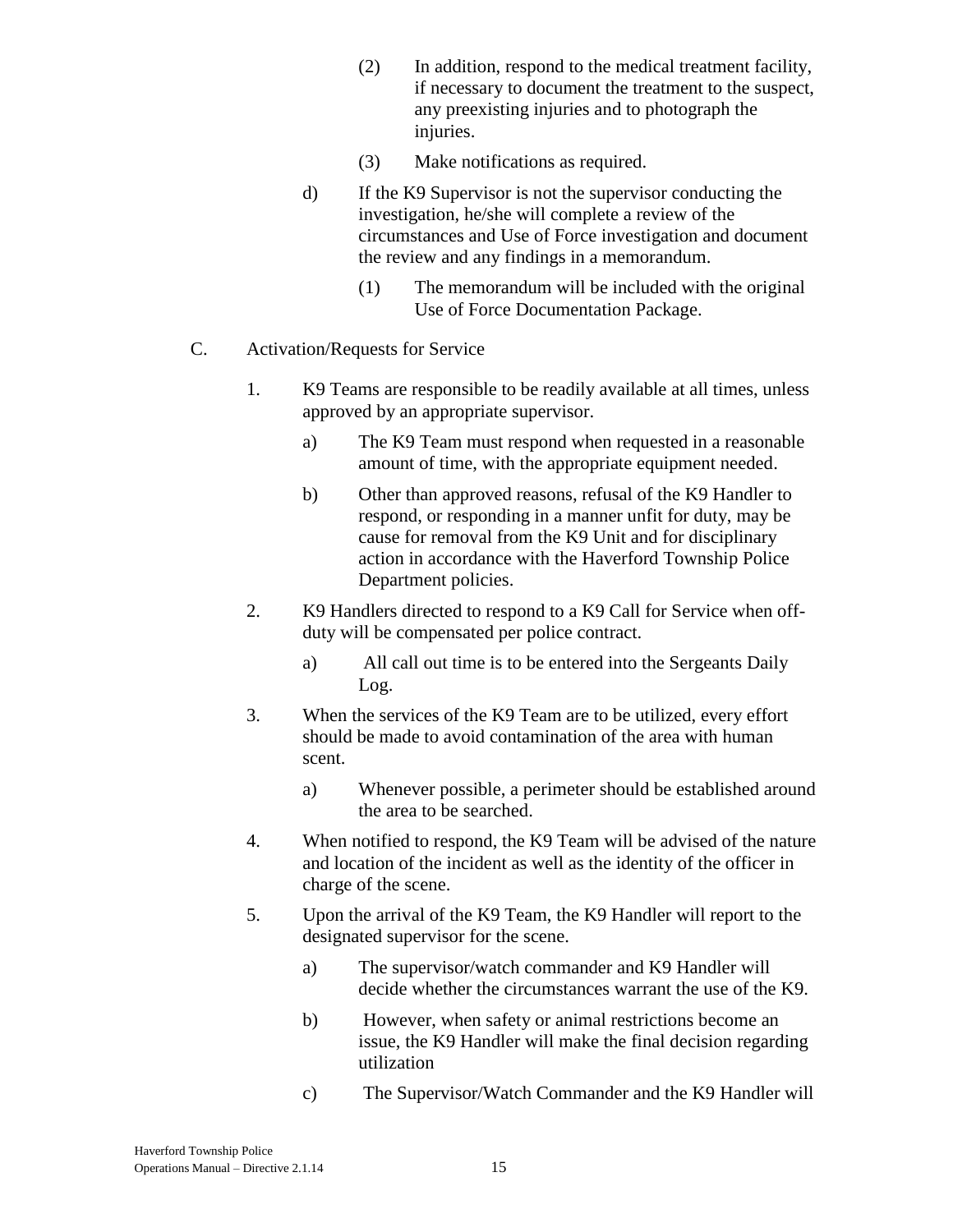also make the final determination with regard to the necessity of utilizing a second K9 for a particular assignment

- D. Tracking/Trailing Operations
	- 1. In order to assure the K9 Team has the best chance of a successful track, proper security must be established at all scenes.
	- 2. The K9 Handler must be able to establish or determine the path taken by the suspect or person being tracked.
		- a) Therefore, the investigating officer will establish a perimeter around the scene that will secure the area but keep the trail from being contaminated.
		- b) All items of clothing, or other items from the subject that will be used for scent, will be protected from being handled.
	- 3. Should a witness observe the possible path taken, the witness should be kept on scene if possible until the arrival of the K9 Handler.
		- a) The investigating officer should secure the area in accordance with the witness's observations
	- 4. During the track the safety officer assigned to accompany the K9 Team will be responsible for radio communications, including updating DELCOM and assisting officers on the direction of travel and any other valuable information.
		- a) The safety officer will also be the cover officer for the K9 Team, will stay with the handler at all times and adhere to the handler's instructions.
		- b) The safety/cover officer will assist in the collection and preservation of physical evidence found during the track and will assist in apprehending the subject.
		- c) Officers assisting the investigation will stay off the trail and remain out of the area to avoid contaminating the potential trail.
	- 5. In cases of an unusually long trail, a second K9 Team may be called.
		- a) The K9 Handler will advise the Supervisor/Watch Commander if a second K9 Team is needed.
- E. Narcotic Sniffs
	- 1. Any officer may request the use of a K9 Team for a narcotics sniff pursuant to the Activation/Requests for Service procedure above.
	- 2. In cases other than a "free-sniff", the K9 Handler is responsible for confirming that the requesting officer has consent or probable cause before any sniff is conducted.
	- 3. When a K9 Team is requested for a vehicle sniff, no officer is to search the vehicle until the K9 Team arrives.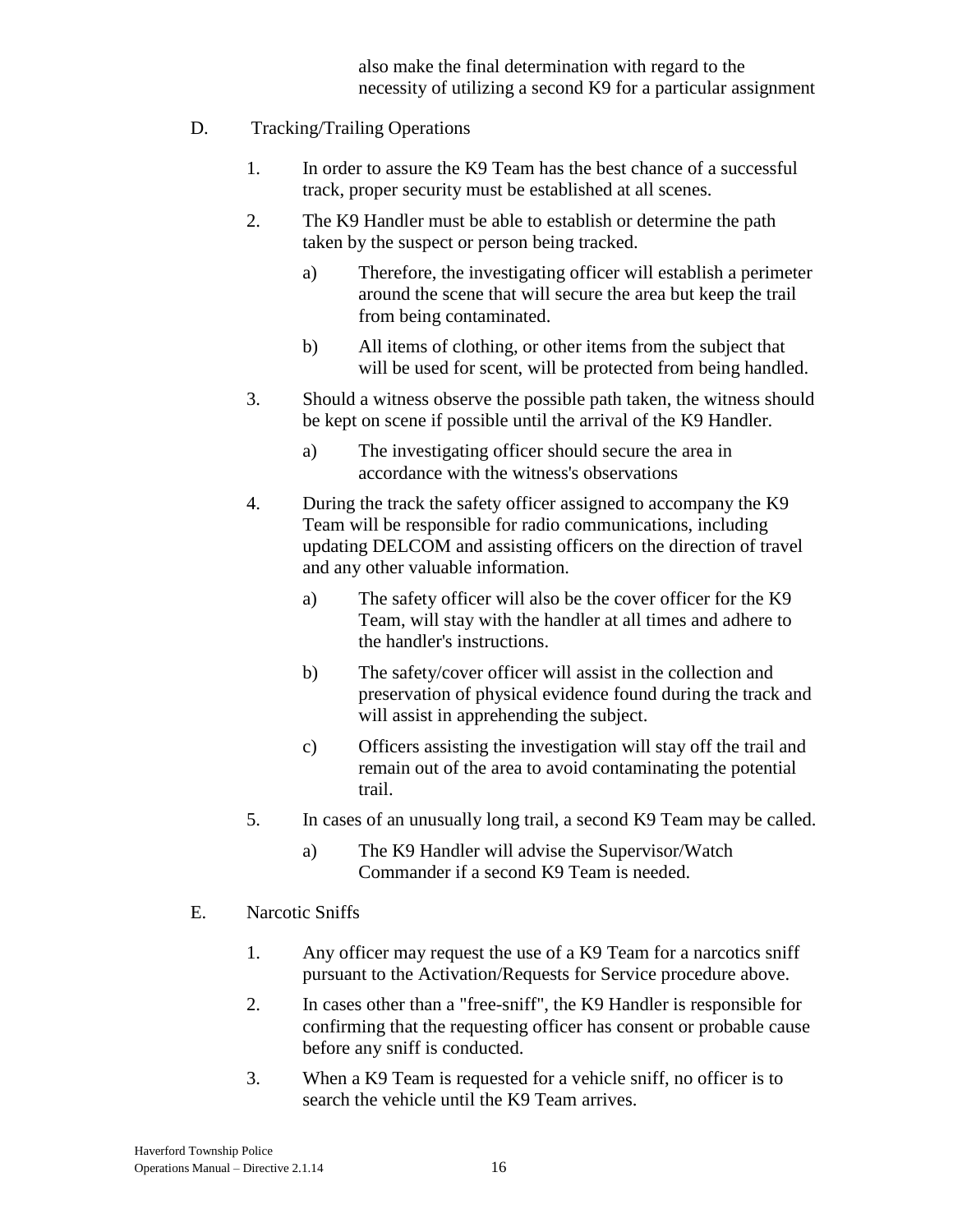- a) The investigating officer will secure the vehicle, keeping all doors closed, and will secure the suspects until the K9 Team has completed their sniff.
- b) Evidence located will be turned over to the investigating officer, who is also responsible if the suspects are charged.
- 4. In the case of a search warrant, the K9 Team will be given as much advanced notice as possible as to the details of the warrant, the type of narcotics suspected and the location (i.e. residential, open fields, or wooded areas).
- 5. Once entry is made by the officers executing the search warrant, the scene will be secured and all individuals present will be checked for weapons and secured at a central location.
	- a) The K9 Team will conduct the initial search and then the assisting officer may conduct a secondary search. As the search progresses, the individuals being detained may be moved to a previously cleared location.
- 6. In the case where narcotics are found in plain view by the officers executing the search warrant, the K9 Handler is to be notified prior to the K9 Team searching.
	- a) The K9 Team will not search an area where narcotics are openly visible until after an officer has secured the narcotics and it is safe for the K9 to search
- F. Article Searches
	- 1. A K9 Team may be requested for an article search if an officer believes that the suspect may have discarded evidence while in flight or while hiding in a field, woods or any other area.
- G. Building Searches
	- 1. A K9 Team can be used to locate a suspect inside the building with the approval of the shift supervisor.
	- 2. Whenever possible, the building owner will be contacted to ascertain the building's layout and determine whether there may be tenants or others lawfully in the building.
	- 3. Building searches will be conducted utilizing the appropriate lead.
	- 4. Upon arrival, the K9 Handler will contact police personnel at the scene to confirm that a criminal offense has been committed and/or situation exists within the guidelines regarding K9 use of force.
	- 5. The K9 Handler will obtain a description of the suspect(s) and verify the establishment of the perimeter before commencing a search.
	- 6. Once established, other officers should not enter the perimeter/building, including running into the building while pursuing a suspect.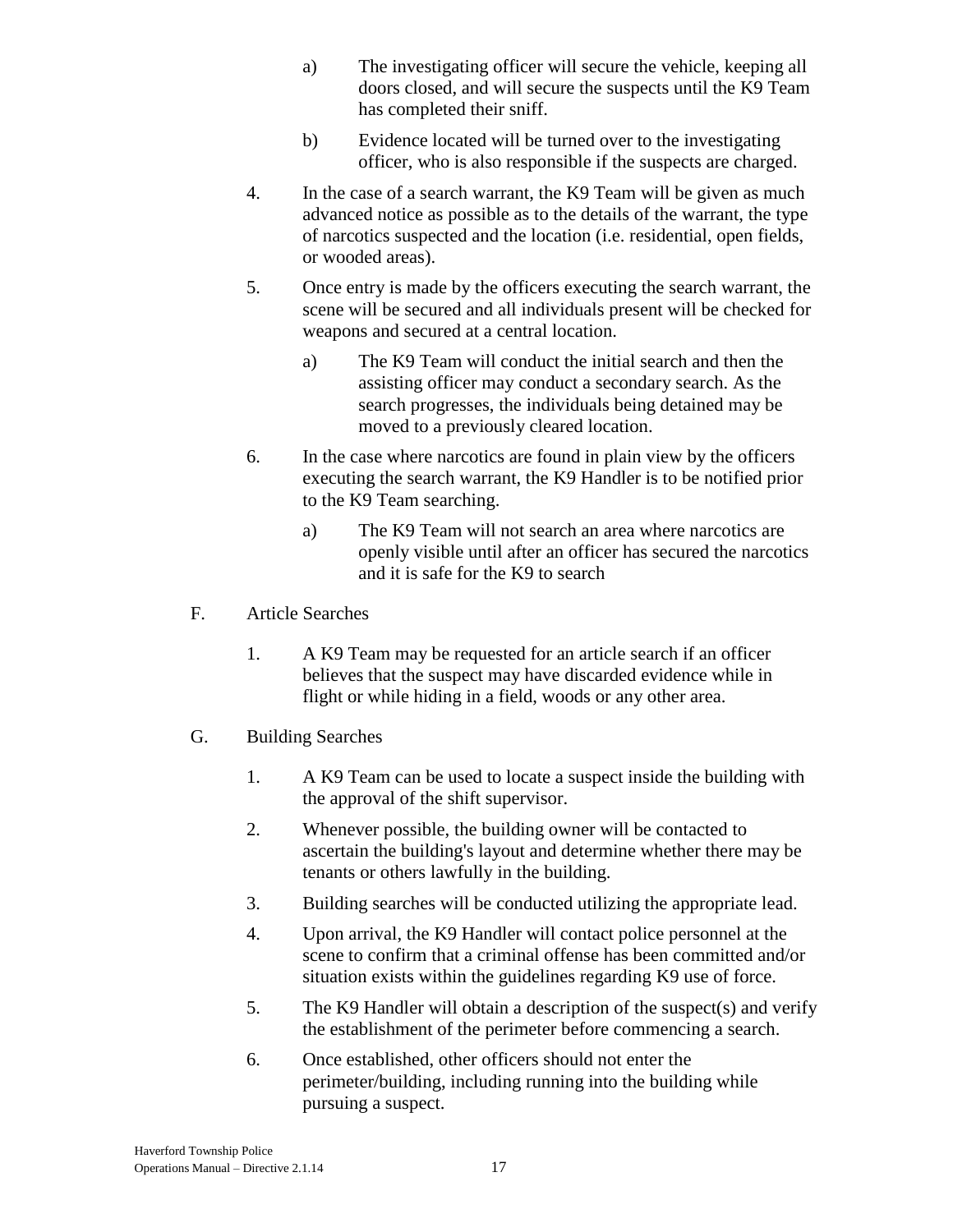- a) All officers will remain outside the search area unless directed to enter by the K9 Handler or supervisor, or in the case of an emergency.
- 7. When searching a building, the K9 Handler may conduct the search off-lead if the following criteria can be met:
	- a) The area is small enough that the K9 Handler can keep reasonable visual contact with the K9 at all times.
	- b) The K9 Handler has made a reasonable effort to ensure that authorized persons are not within the area to be searched.
- 8. At the initial entry to a building about to be searched, the K9 Handler will announce a warning, which will include the following:
	- a) Notice that a police K9 Team is preparing to enter/search.
	- b) An order for all occupants to identify and surrender themselves immediately.
	- c) A warning that the K9 will locate and apprehend all persons who refuse to immediately surrender.
- 9. The warning will be given in a loud and clear manner and the K9 Team will wait a reasonable amount of time for any suspect(s) to comply with the orders/warnings.
- 10. The warning is not required in situations where it may be unsafe to the K9 Team or may allow the offender to escape.
	- a) The decision to provide a warning is the sole responsibility of the K9 Handler conducting the search.
- 11. When needed, the K9 Handler will request safety/cover officer(s) to search with the K9 Team.
- 12. If the K9 indicates the possible presence of a hidden suspect(s), a reasonable effort will be made to apprehend the suspect(s) without using the K9 (i.e. affording the offender an opportunity to surrender, etc).
	- a) The K9 Handler is responsible for coordinating apprehension with the safety/cover officer(s) in the area.
- H. Area Searches
	- 1. Area searches will be conducted utilizing the appropriate lead.
	- 2. Upon arrival, the K9 Handler will contact police personnel at the scene to confirm that a criminal offense has been committed and/or situation exists within the guidelines regarding K9 use of force.
	- 3. The K9 Handler will obtain a description of the suspect(s) and verify the establishment of the perimeter before commencing a search.
	- 4. Once established, other officers should not enter the perimeter, including running into a perimeter while pursuing a suspect.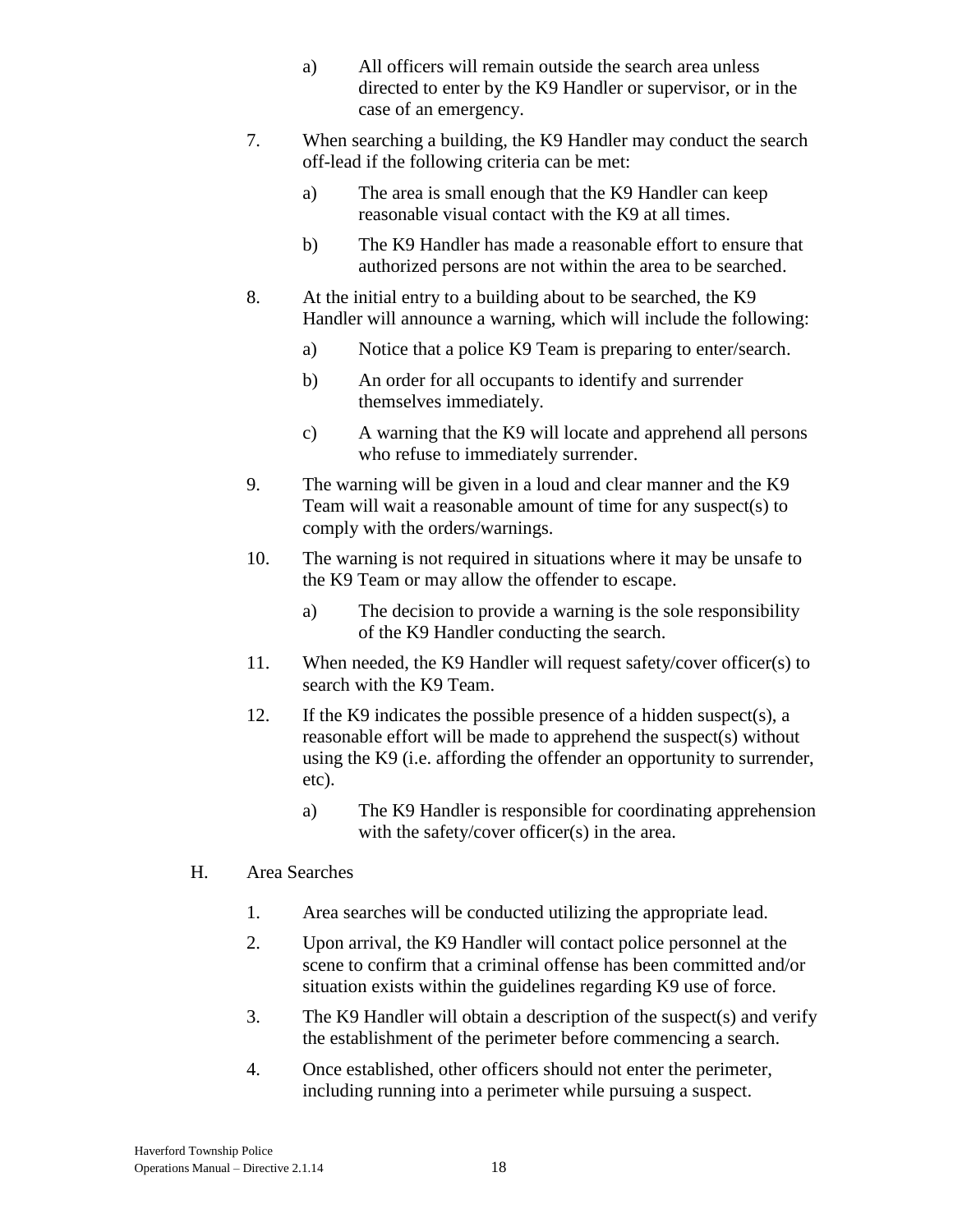- a) All officers will remain outside the search area unless directed to enter by the K9 Handler or supervisor, or in the case of an emergency.
- 5. When searching an enclosed or fenced area, the K9 Handler may conduct the search off-lead if the following criteria can be met:
	- a) The area is small enough that the K9 Handler can keep reasonable visual contact with the K9 at all times.
	- b) The fence, wall or enclosure surrounding the area has been visually checked to ensure that the K9 cannot jump the fence or otherwise leave that enclosed area.
	- c) The K9 Handler has made a reasonable effort to ensure that authorized persons are not within the area to be searched.
- 6. At the initial entry to enclosed area about to be searched, the K9 Handler will announce a warning, which will include the following:
	- a) Notice that a police K9 Team is preparing to enter/search.
	- b) An order for all occupants to identify and surrender themselves immediately.
	- c) A warning that the K9 will locate and apprehend all persons who refuse to immediately surrender.
- 7. The warning will be given in a loud and clear manner and the K9 Team will wait a reasonable amount of time for any suspect(s) to comply with the orders/warnings.
- 8. The warning is not required in situations where it may be unsafe to the K9 Team or may allow the offender to escape.
	- a) The decision to provide a warning is the sole responsibility of the K9 Handler conducting the search
- 9. When needed, the K9 Handler will request safety/cover officer(s) to search with the K9 Team.
- 10. If the K9 indicates the possible presence of a hidden suspect(s), a reasonable effort will be made to apprehend the suspect(s) without using the K9 (i.e. affording the offender an opportunity to surrender, etc).
	- a) The K9 Handler is responsible for coordinating apprehension with the safety/cover officer(s) in the area.

### I. Apprehension

- 1. A K9 may apprehend a suspect (s) through direct K9 contact only when there is probable cause to believe the suspect has committed a felony or serious misdemeanor.
- 2. The K9 Handler may deploy the K9 to apprehend a suspect(s) if:
	- a) The suspect is hiding to evade an arrest or capture and use of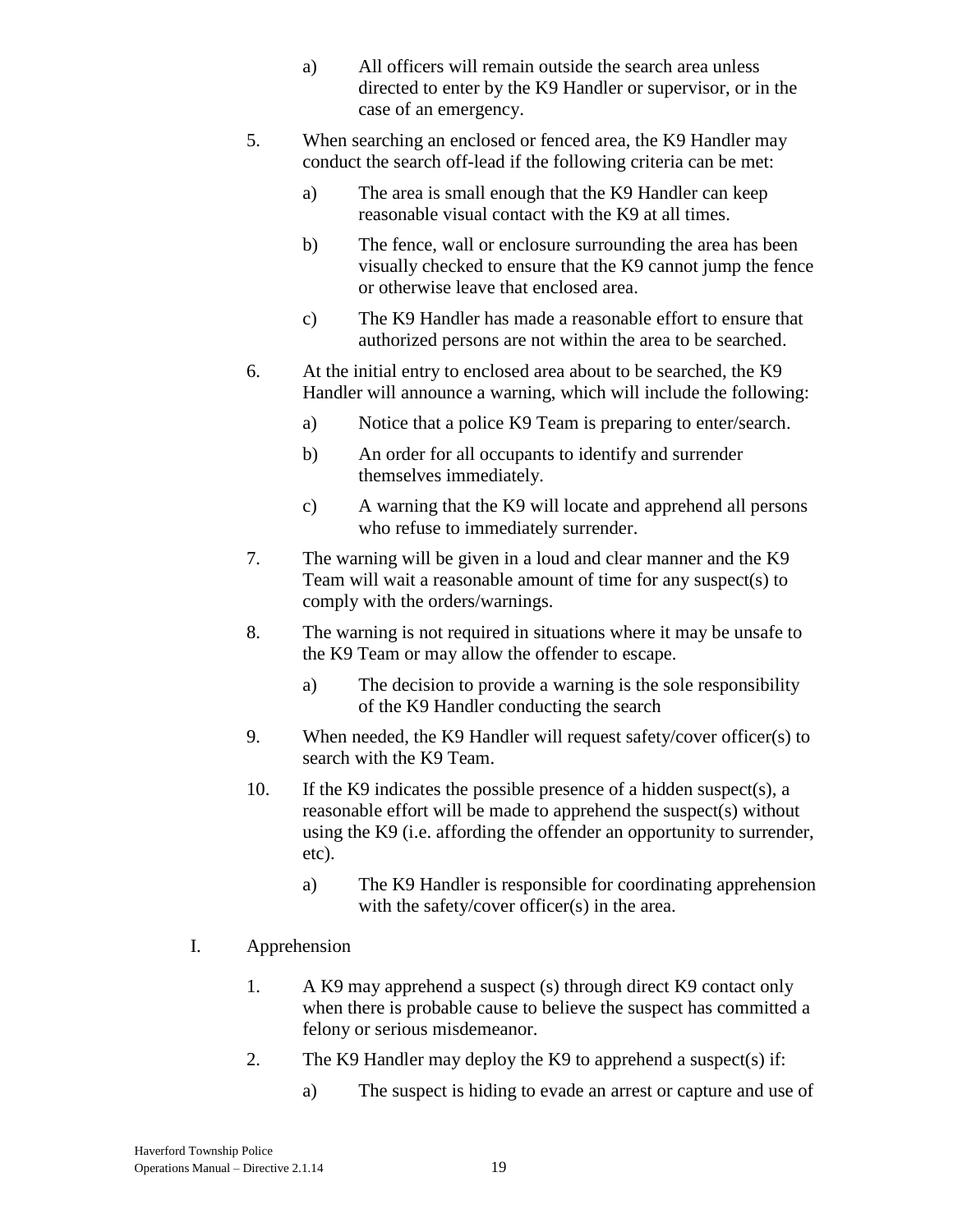the K9 for apprehension would be a safer method then officer(s) attempting the apprehension, or

- b) The suspect is actively resisting or attempting to avoid arrest by flight, or
- c) Protection of the K9 Handler, K9, other officers or the public is warranted
- 3. Restrictions
	- a) Juveniles
		- (1) K9 Handlers will not deploy the K9 to apprehend a suspect known to be a juvenile unless the suspect is armed or presents an immediate threat to officers or others.
- 4. K9 Handlers will ensure the K9 is not deployed to apprehend a suspect if he/she is not resisting, fleeing, or endangering the safety of the general public.
- 5. Disengagement after Apprehension
	- a) All K9 Handlers will be able to disengage the K9 by hand or voice.
	- b) The K9 will disengage at the earliest possible moment once the threat has ceased or the suspect(s) has been apprehended.
	- c) The K9 Handler will use their discretion, based on the situation, on the best method to disengage the K9.
		- (1) Safety to all individuals involved will dictate the decision.
	- d) K9 Handlers will not disclose this command to the general public and should avoid using the command in public demonstrations.
- J. Presentations, Demonstrations and Community Events
	- 1. K9 Teams can be a positive attraction for Community Oriented Policing efforts and the K9 Handlers will make every effort to assist all officers with these on-going projects.
		- a) With prior approval, a K9 Team may participate in a presentation, demonstration or community event.
		- b) All requests will be forwarded to the Watch Commander with as much detail and advance notice as possible.
		- c) The K9 Handler should be notified before the demonstration if the audience presents a risk to the K9 Team.
- K. Record Keeping
	- 1. Anytime the K9 is used for operations, the activity is to be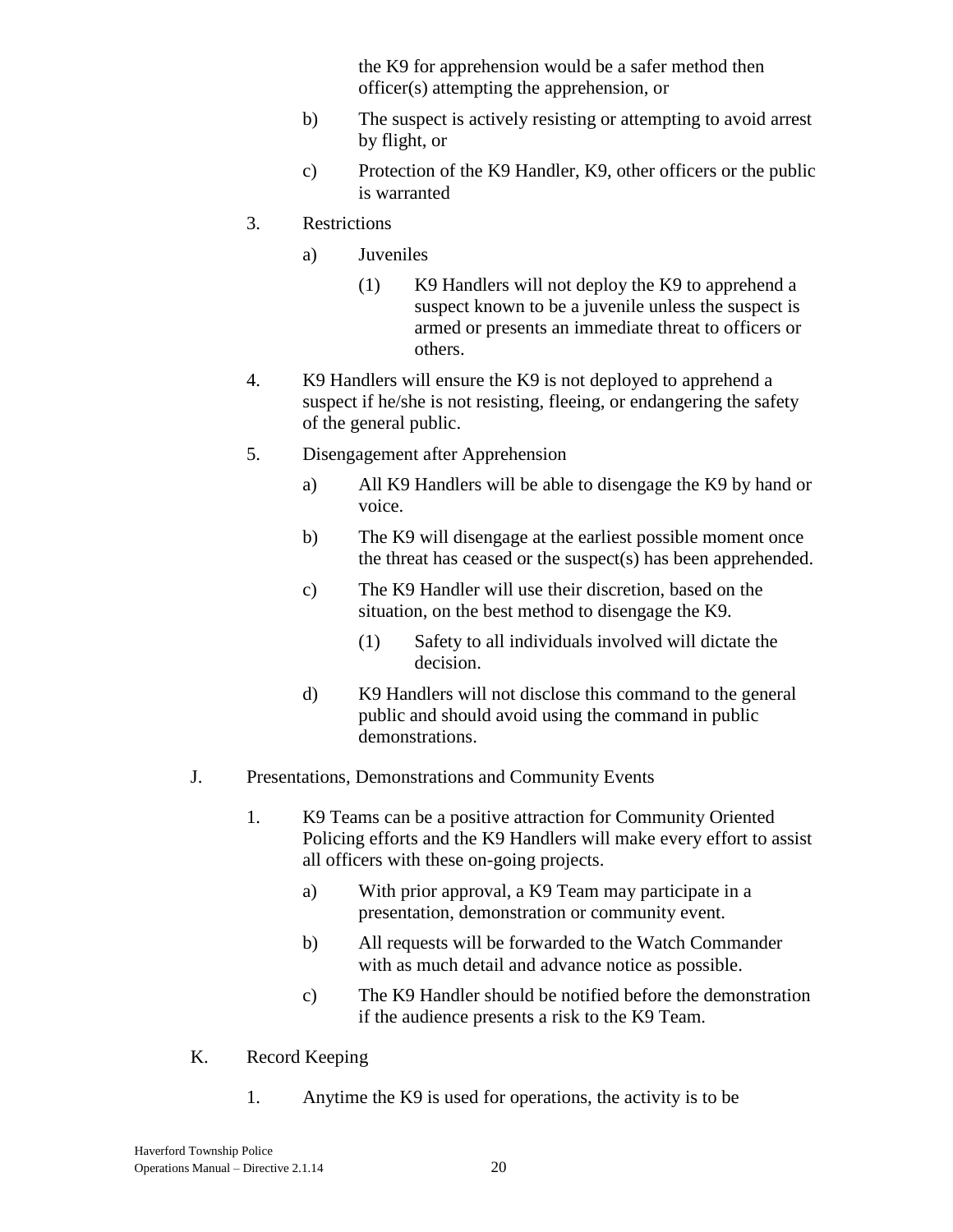documented.

- a) The documentation will be kept in the K9 Team Incident Book.
- b) The Incident Book will be kept separate from the K9 Team Training Book.
- c) Demonstrations will also be documented and will be entered into a separate section of the K9 Team Incident Book.
- d) Investigation/Incident Reports, Supplemental Reports and other reports are separate from K9 incident reports and must be completed by the K9 Handler pursuant to current guidelines.
- 2. Each K9 Handler will, by the first (1st) day of the month, submit a monthly report to the Watch Commander describing K9 use for the previous month.
- L. Vacations/Sick Leave
	- 1. All vacation/sick leave is to be requested and submitted in accordance with all department policies.
	- 2. When on vacation/sick leave and unable to provide proper care for the K9, the K9 Handler will board the K9 at an approved kennel facility.
	- 3. The K9 Handler will make arrangements with the facility in advance if it is known he/she will be unavailable for a period of time.
	- 4. The K9 Handler is responsible for notifying the kennel facility of any special needs of the K9.
	- 5. The cost of the kennel facility must be pre-approved and will be paid for by the department, up to a maximum of fourteen (14) days per year.

# **XI. RESPONSIBILITIES**

- A. K9 Unit Supervisor The responsibilities of K9 Unit Supervisor include the following:
	- 1. In conjunction with K9 Handlers, maintains files of all K9 Unit expenditures including receipts, copies of utilization reports, training records and other appropriate data.
	- 2. Prepare training schedules for all K9 Teams and submit them to the Watch Commander for approval.
	- 3. Ensure that all K9 Teams receive adequate and appropriate training in order to maintain certification and peak operational efficiency.
	- 4. Maintain liaison with the Watch Commander regarding operational and administrative functions (equipment, training, data collection, etc.) relating to the K9 Unit.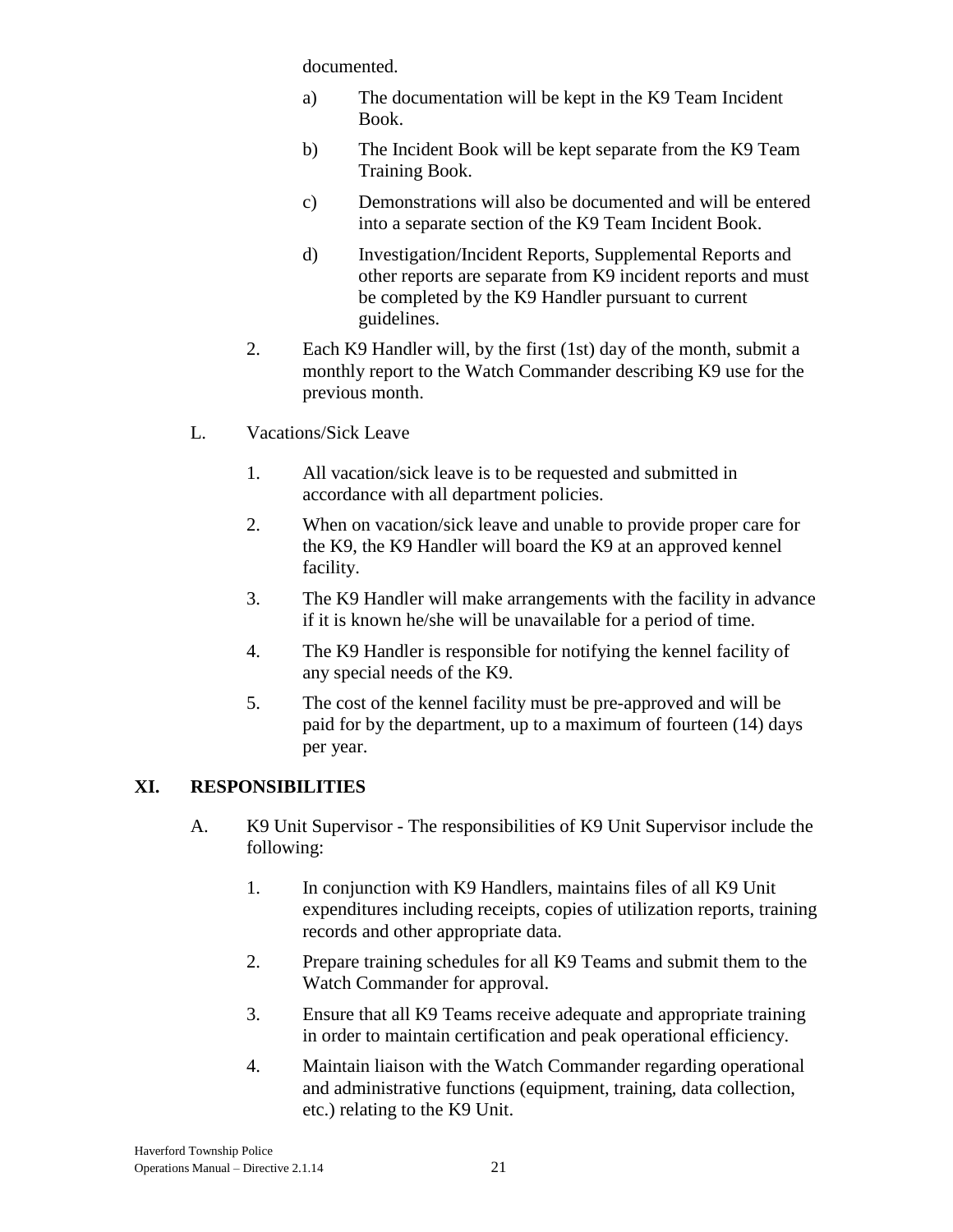- 5. Maintain Liaison with the Special Response Team (SRT) Commanding Officer regarding tactical operations that may involve the K9 Unit.
- B. K9 Handler The responsibilities of K9 Handler include the following:
	- 1. Operate, control and use their assigned K9 and related equipment in accordance with this and other applicable Orders.
	- 2. Provide appropriate care for their animal and report any use, injury or sickness in accordance with this Order.
	- 3. Maintain K9 equipment in a state of operational readiness to include care and cleaning, preventative maintenance, repair, workability and responsiveness. Lost or worn equipment will be reported to the K9 Unit Supervisor in writing, with the appropriate request for repair or replacement.
	- 4. Purchase and/or encumber departmental funds only with prior approval and in accordance with applicable Haverford Township Police Department policies and procedures.
	- 5. While on or off duty, ensure that precautions are taken to prevent injury to the K9 or any person who may come in contact with it.
	- 6. K9 Handlers that are also shift supervisors must use good judgment when requested to assist other agencies that will take them outside the jurisdictional limits of the Haverford Township Police Department.

# **XII. K9 CARE AND UPKEEP**

- A. Responsibility
	- 1. The K9 Handler is directly responsible at all times for the health and welfare of the K9.
	- 2. The K9 Handler will schedule all veterinary and other necessary appointments and will provide a home environment suitable for a police work dog.
- B. Veterinary Services
	- 1. Only a veterinarian that is approved and selected by the department will be used to provide services to K9s.
	- 2. The veterinarian will administer all medical care and treatment given in accordance with proper care guidelines and all services will be provided by order of the veterinarian.
	- 3. The Watch Commander or Chief of Police will be advised of all upcoming visits, the reason and result of the visits.
	- 4. In an extreme emergency, the K9 Handler may take the K9 to the nearest available veterinarian for treatment.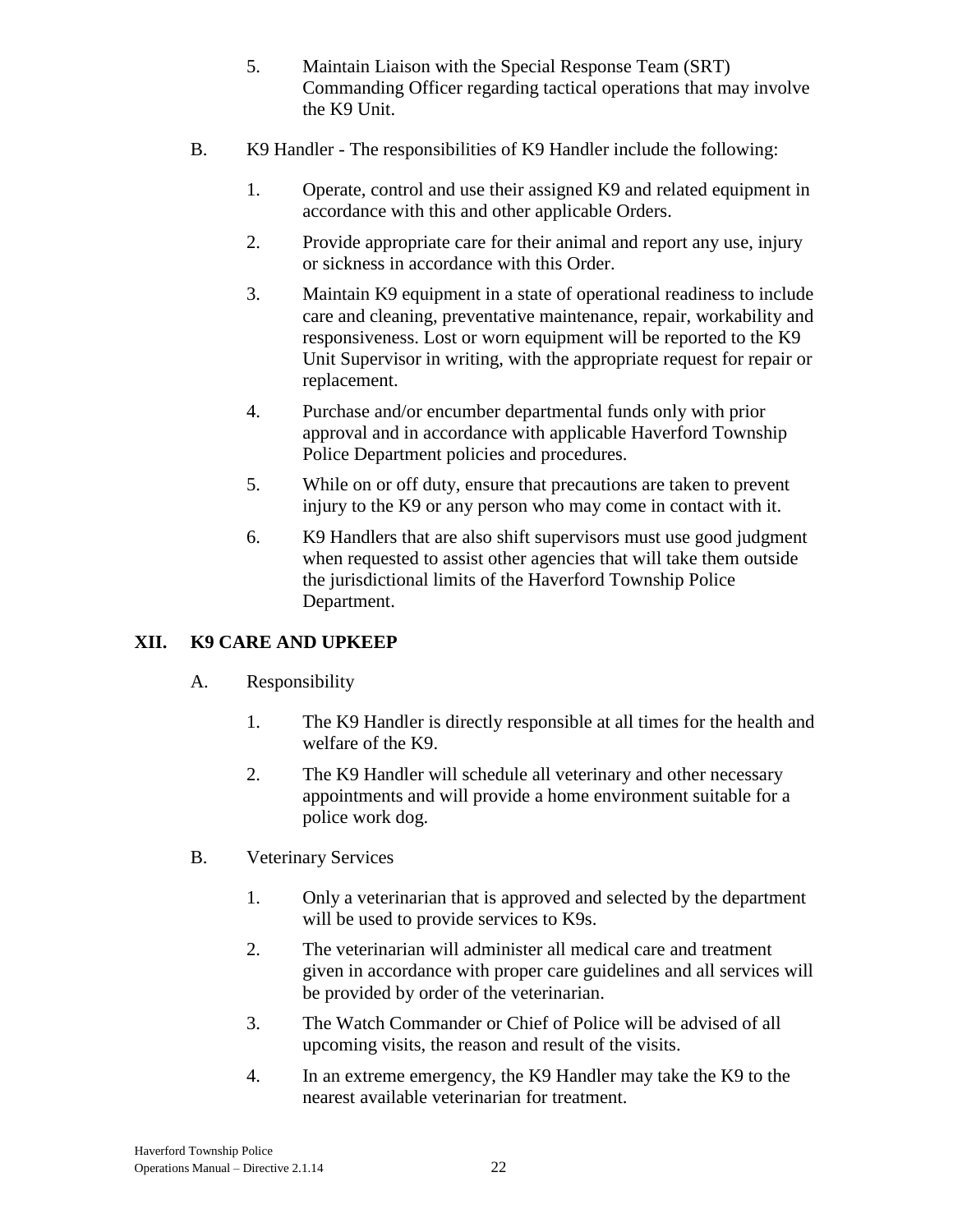- 5. In such instances, the extent of the injury or illness will immediately be reported to the Watch Commander.
- 6. Depending on the seriousness of the situation, the on-duty Watch Commander will notify the Chief of Police or the Deputy Chief either immediately or, for non-life threatening situations, on the next business day.
- C. Home Care
	- 1. K9s will be kept at the K9 Handler's home.
		- a) The K9 Handler will be compensated per the K9 compensation agreement.
		- b) Failure to perform these duties will be considered a performance issue and may be cause for removal of the K9 Handler from the Unit or other action as deemed appropriate.
	- 2. Home duties include the feeding, watering and cleaning of the K9.
		- a) The handler shall keep the K9 ready and able to carry out Unit duties at all times.
		- b) The department is responsible for purchase of K9 food.
		- c) The K9 Handler will ensure the appropriate K9 diet to maintain the K9s ideal weight.
		- d) Feeding equipment will be cleaned on a weekly basis with disinfecting solution.
		- e) The kennel and shelter will be inspected and cleaned on a daily basis if necessary; however, it must be consistently maintained and free of trash, debris, stool, and urine.
	- 3. Inspection of the K9 will be made on a daily basis.
		- a) The K9 Handler is responsible for the daily appearance and will monitor all general health conditions of the K9
- D. K9 Breaks
	- 1. K9 Handlers are to give the K9 a rest break periodically, as needed.
	- 2. K9 Handlers will have fresh water available for the K9 at all times.
	- 3. When allowing the K9 to take a break, the K9 Handler should prevent the K9 from soiling on private or public property.
		- a) In the event this occurs, the K9 Handler shall properly dispose of any waste.
- E. K9 Retirement
	- 1. In the event that a K9 is retired or permanently injured and is no longer able to perform the functions required by the department, the Chief of Police will decide the future of the K9.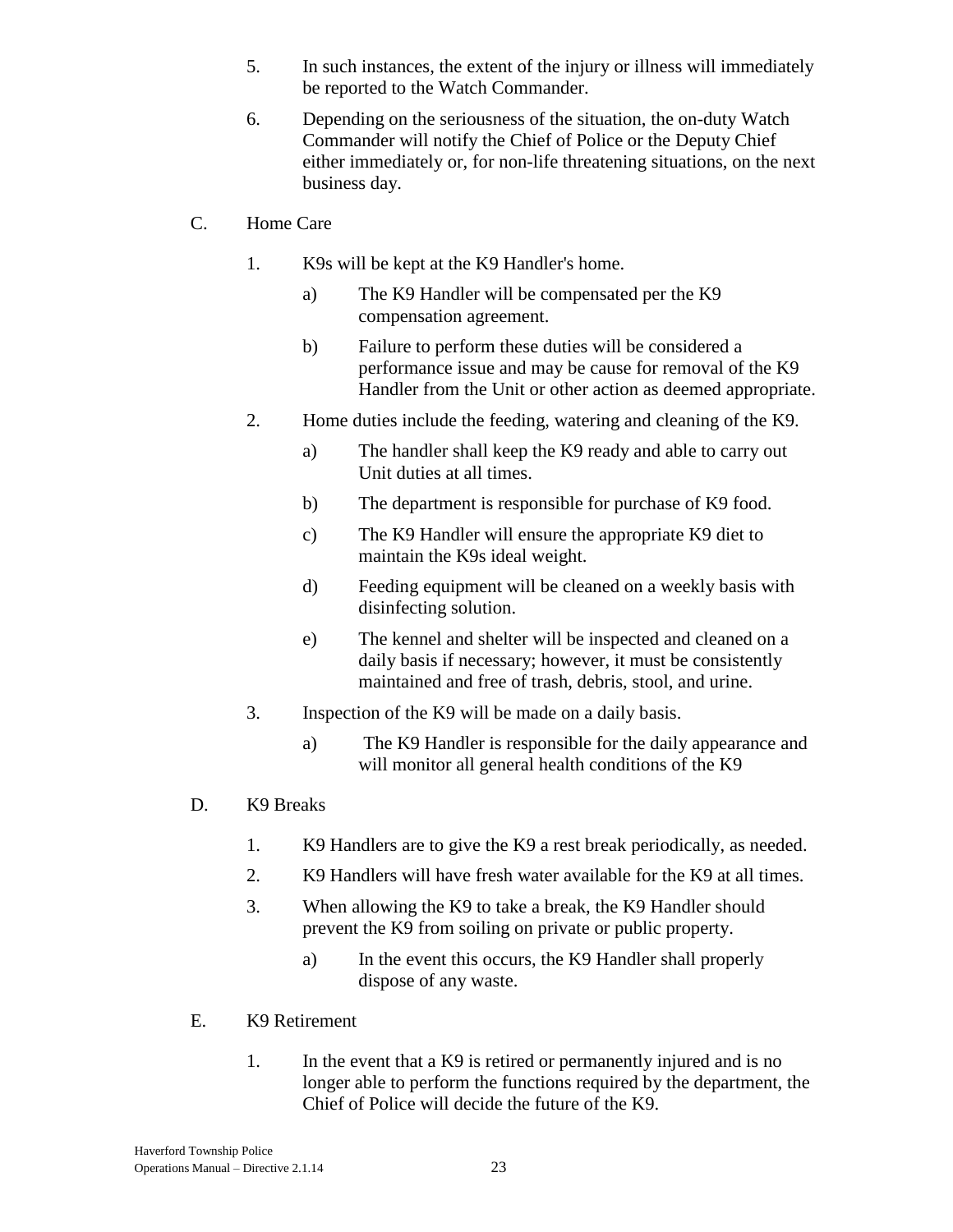- 2. After the K9 becomes inactive, the K9 Handler may submit a written request to take ownership of the K9.
- 3. The written request will be submitted to the K9 Unit Supervisor and forwarded to the Chief of Police through the chain of command.

# **XIII. FORM PREPARATION**

- A. K9 Use Report
	- 1. Type Check the appropriate box indicating the K9 use.
	- 2. Incident Fill in the blanks to document the date, time, incident number, victim's name, address, type of premises, requesting officer and the location where K9 responded.
	- 3. K9 Use Describe the services requested, area, and weather during the track, articles found, evidentiary nature of items, names of person(s) located or present and the track details.
	- 4. Narrative Briefly describe the K9 use in narrative form.
	- 5. Weather During Trail If the K9 was involved in a trail, describe the weather at the time.
	- 6. Remarks Add notes regarding the trail.
	- 7. Officer Indicate the K9 Handler name, the K9 used and badge number. The officer must sign and date the form.
- B. K9 Team Training Record
	- 1. Header Indicate the K9, date, handler and location of training.
	- 2. Training Check the appropriate box to indicate the type of training, add information regarding the training aid(s) used and add narrative remarks. Indicate the entry number in chronological order.
	- 3. Training Log Check the appropriate box to indicate the type of training and add narrative remarks. Indicate the entry number in chronological order.
	- 4. Trail Log Describe the trail by filling in the required information and checking the appropriate boxes for terrain, winds, light, weather and temperature and add narrative remarks. Indicate the entry number in chronological order.
	- 5. Signature The handler must sign and date the form.
- C. K9 Team Monthly Report
	- 1. Handler The K9 Handler will enter his/her name in the place provided.
	- 2. Canine The K9 Handler will enter the name of the Canine in the place provided.